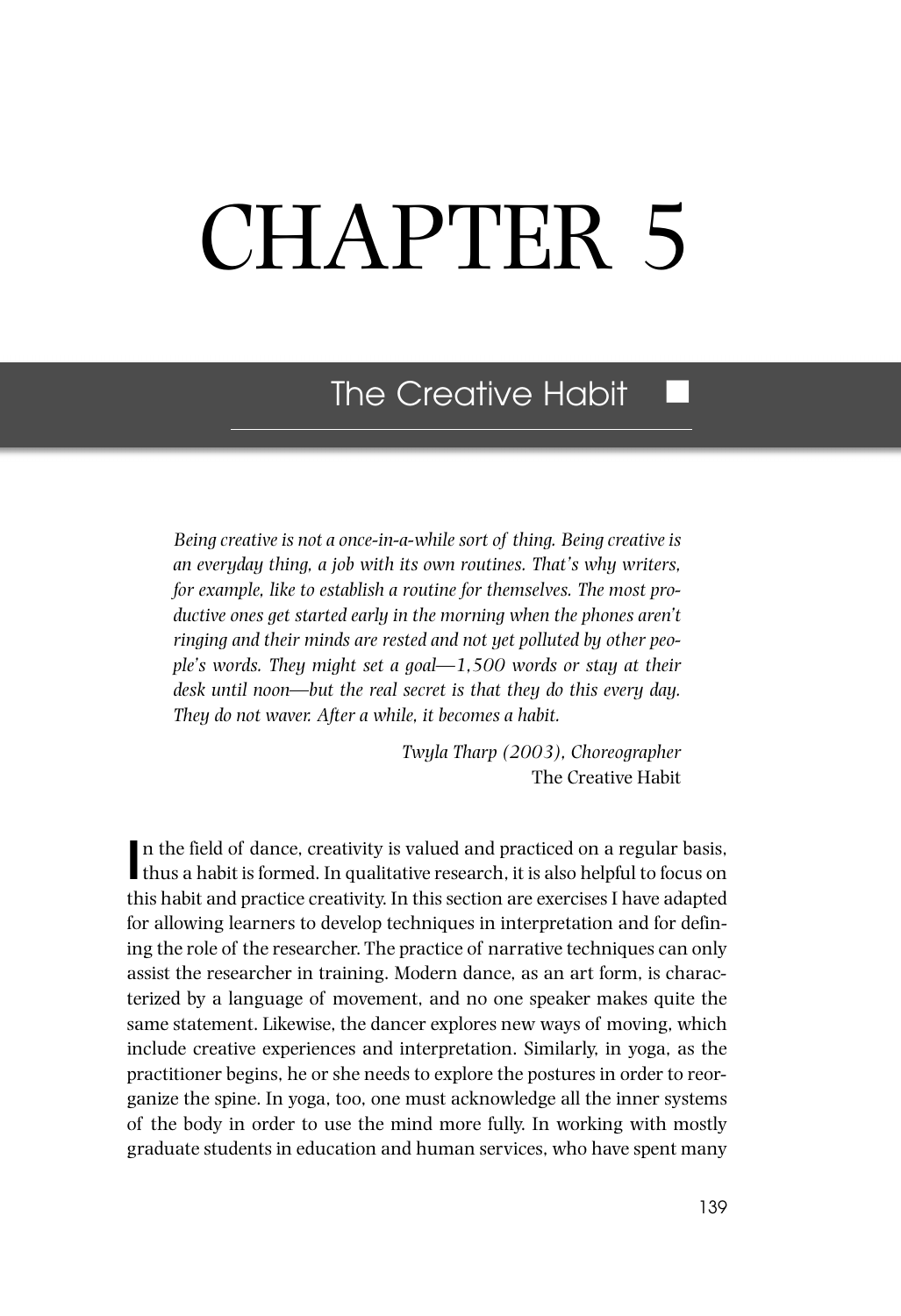years in bureaucratic settings, these are the exercises that cause the greatest disequilibrium. At the same time, they offer the practitioner the most opportunity for self-awareness. In fact, many individuals came to the realization that qualitative methods were much too demanding for them, and they would prefer to work in another paradigm. This is, of course, a creative awakening in itself. Just as everyone in dance must end up asking the question, "do I really want to be a dancer?" the prospective qualitative researcher must ask the question, "do I want to be a qualitative researcher?" Nevertheless, as a teacher, I see these exercises as a beginning point for selfidentification and, consequently, valuable tools for any researcher. For the prospective qualitative researcher, these exercises help to instill an awareness of the importance of the role of the researcher. In each qualitative research project, the researcher must explain fully the role of the researcher. I require potential qualitative researchers to be able to describe and explain their own roles in their individual projects. We begin with a seemingly simple exercise, again modified from my days as a student of drawing. The exercises in this section are framed within John Dewey's notion of the development of habits of mind and the aesthetic as part of everyday experience. In Dewey's time, there was a prevailing modernistic dualism that separated the aesthetic from the world of ordinary experience. In this postmodern time, I have constructed these exercises to help the individual address this dualism and engage in ordinary experience as aesthetic experience. Be sure to write in your researcher reflective journal, describing what you did, how you completed these exercises, visual images of the exercises, and what you learned as a writer.

## - **The Role of the Researcher and the Researcher Reflective Journal**

The following series of exercises are focused on developing your role as a researcher in order to understand yourself in deeper ways of knowing. In order to do that more fully, I emphasize the importance of the researcher reflective journal. By putting journal writing into a historical context and understanding that there are multiple types of journal writing, the learner may be more definitive in understanding the self and the researcher as a research instrument. In conducting a dissertation study or any research, the value of keeping a substantive journal is that it may be used as a data set to complement other techniques. We begin with the most personal of exercises, that of writing your name in new ways.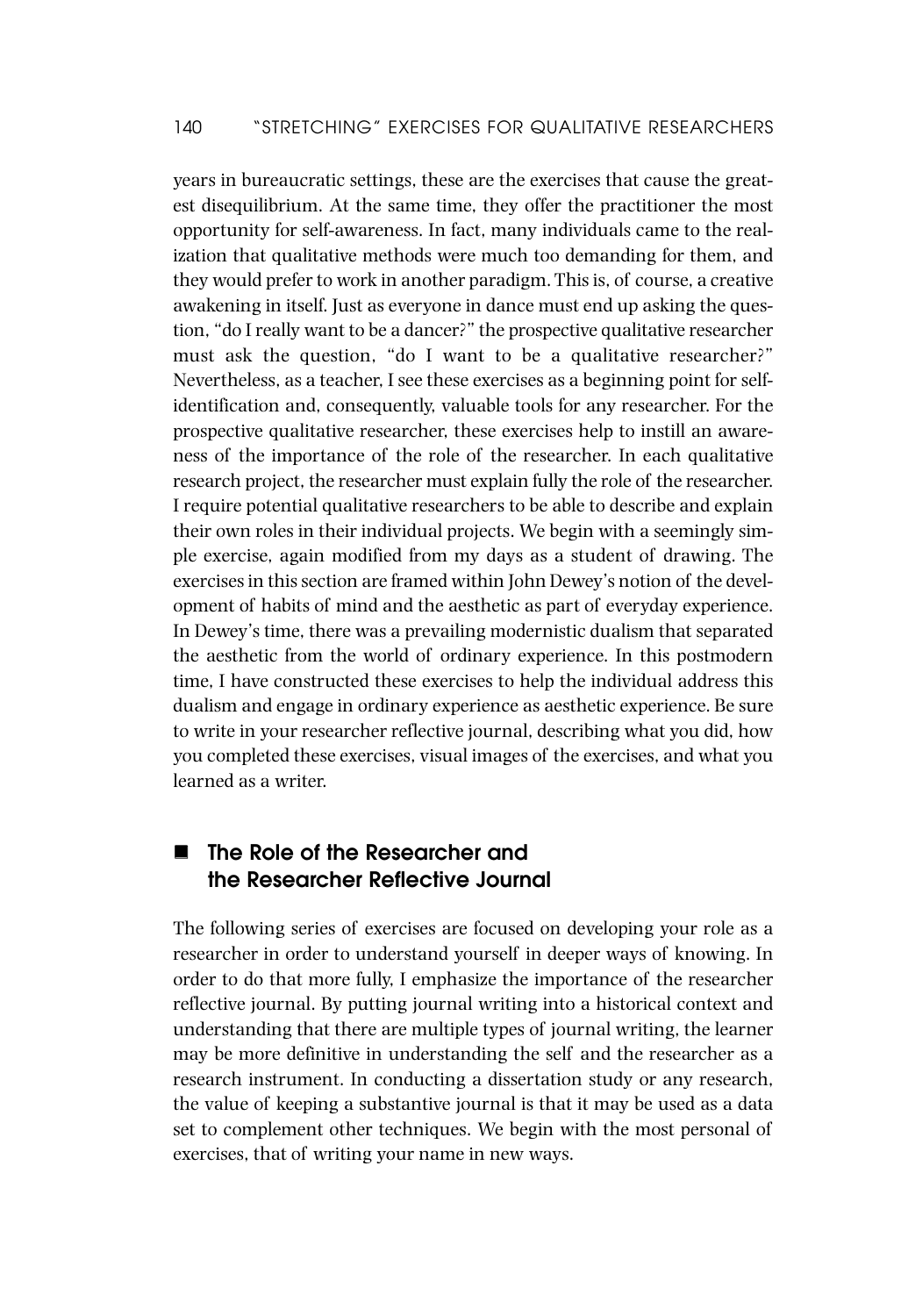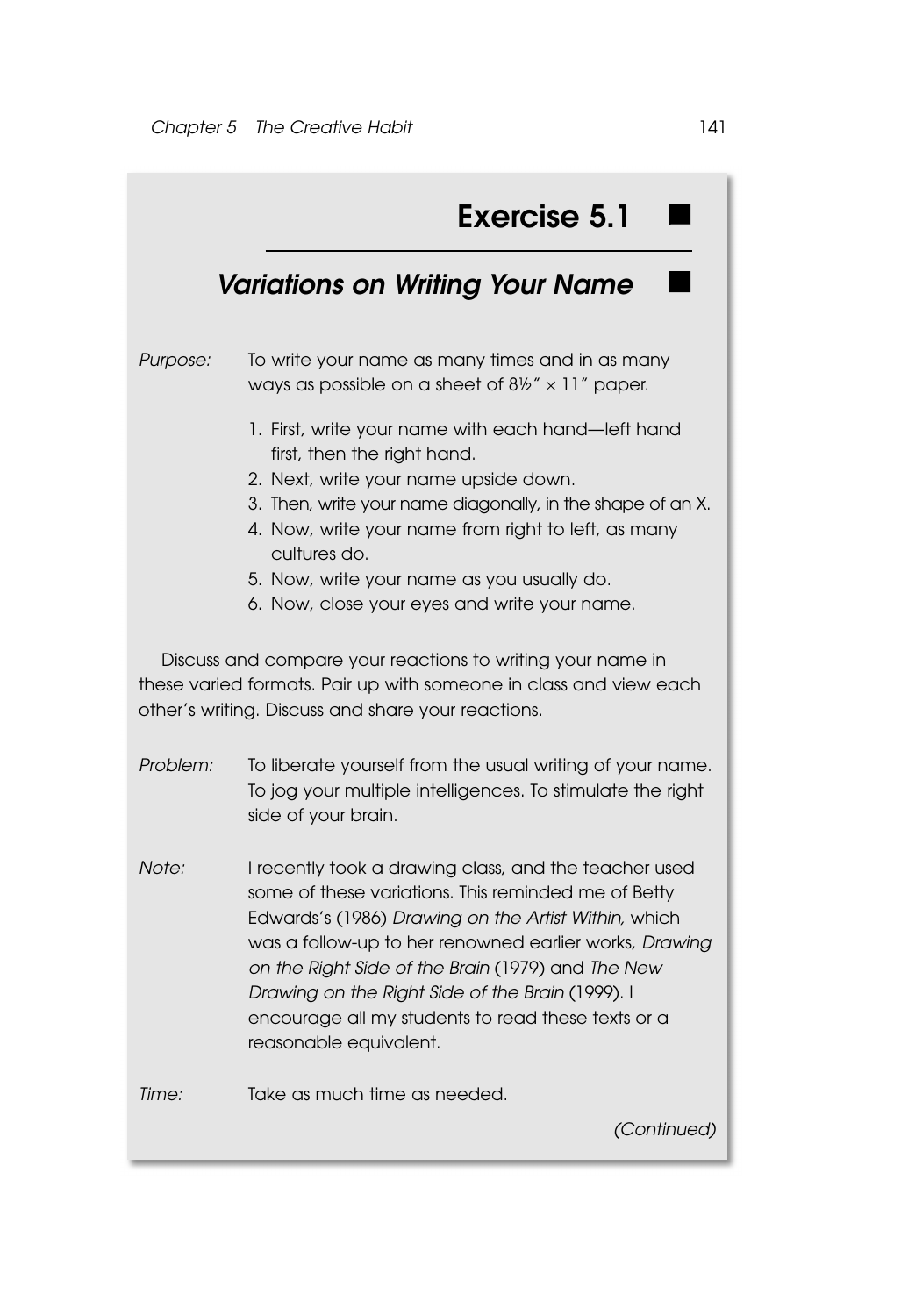#### (Continued)

*Activity:* Create a visual representation of one's own name.

*Aim:* The purpose here is to give the person the opportunity to break away from the typical expression of writing his or her name. This is so personal an exercise and produces such confusion for some because it is the first time in a long time that they have put creativity into action. I also see this as the beginning step, a first step, in recognizing the active nature of the role of the researcher. The researcher is not passive. The prospective researcher must begin to recognize his or her own investment in the research project and how critical the definition of his or her role in the project remains. This exercise generates a great deal of discussion and makes the individual learner respond to something often overlooked—the way we write our names. Overall, the goal is to sharpen awareness. Notice how you, as a learner, approach each of these phases of writing your name. Which one was most difficult?

#### *Discussion:*

- 1. How did you approach this exercise?
- 2. What was most difficult for you in each of these phases of name writing?
- 3. What have you learned from this?
- 4. What have you learned thus far about your skill as an observer? A researcher?
- *Evaluation:* Continue working on self-evaluation for your researcher reflective journal and portfolio.

In this second exercise, the learner progresses from the internal to the external arena by using a camera to document a familiar social setting.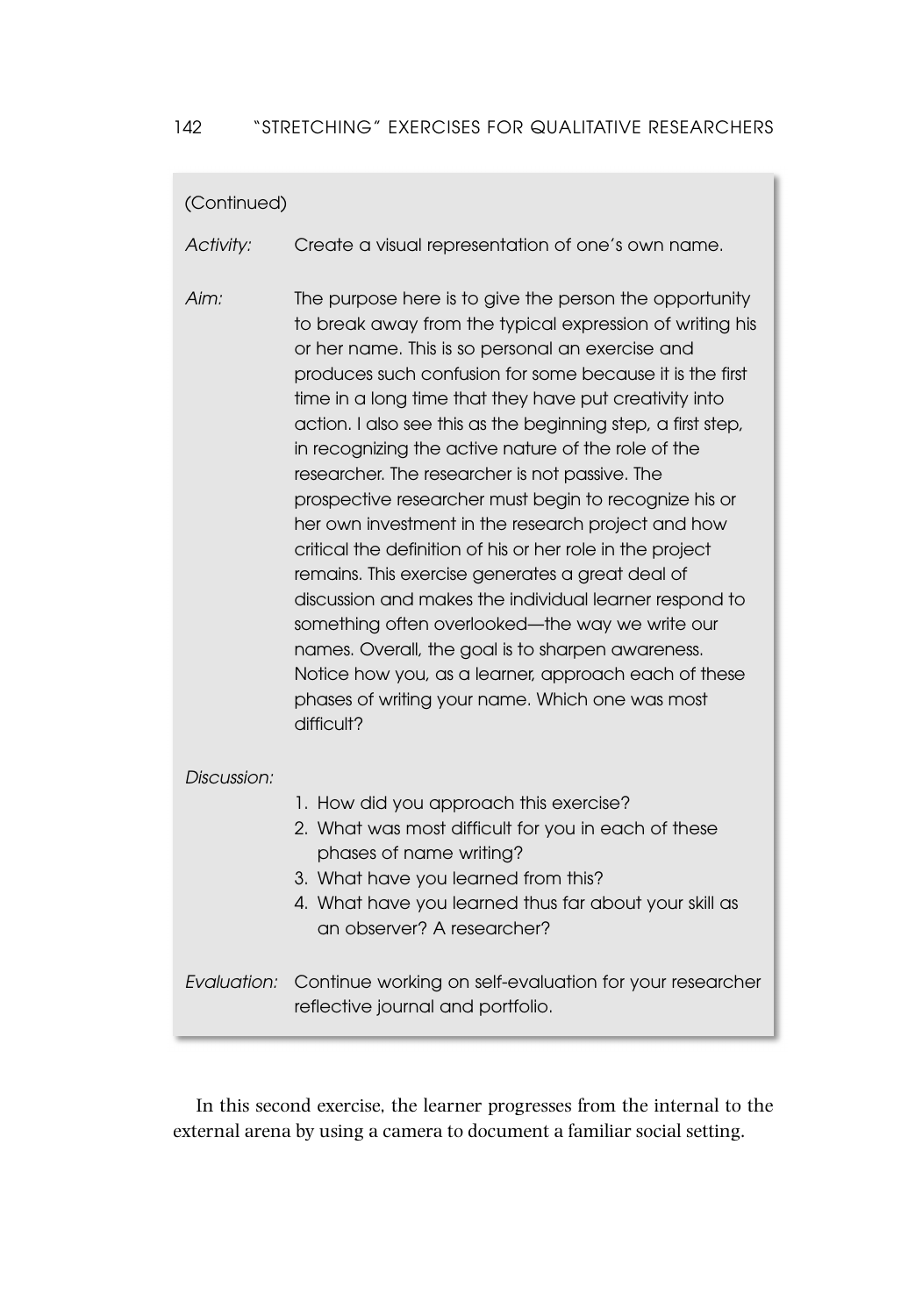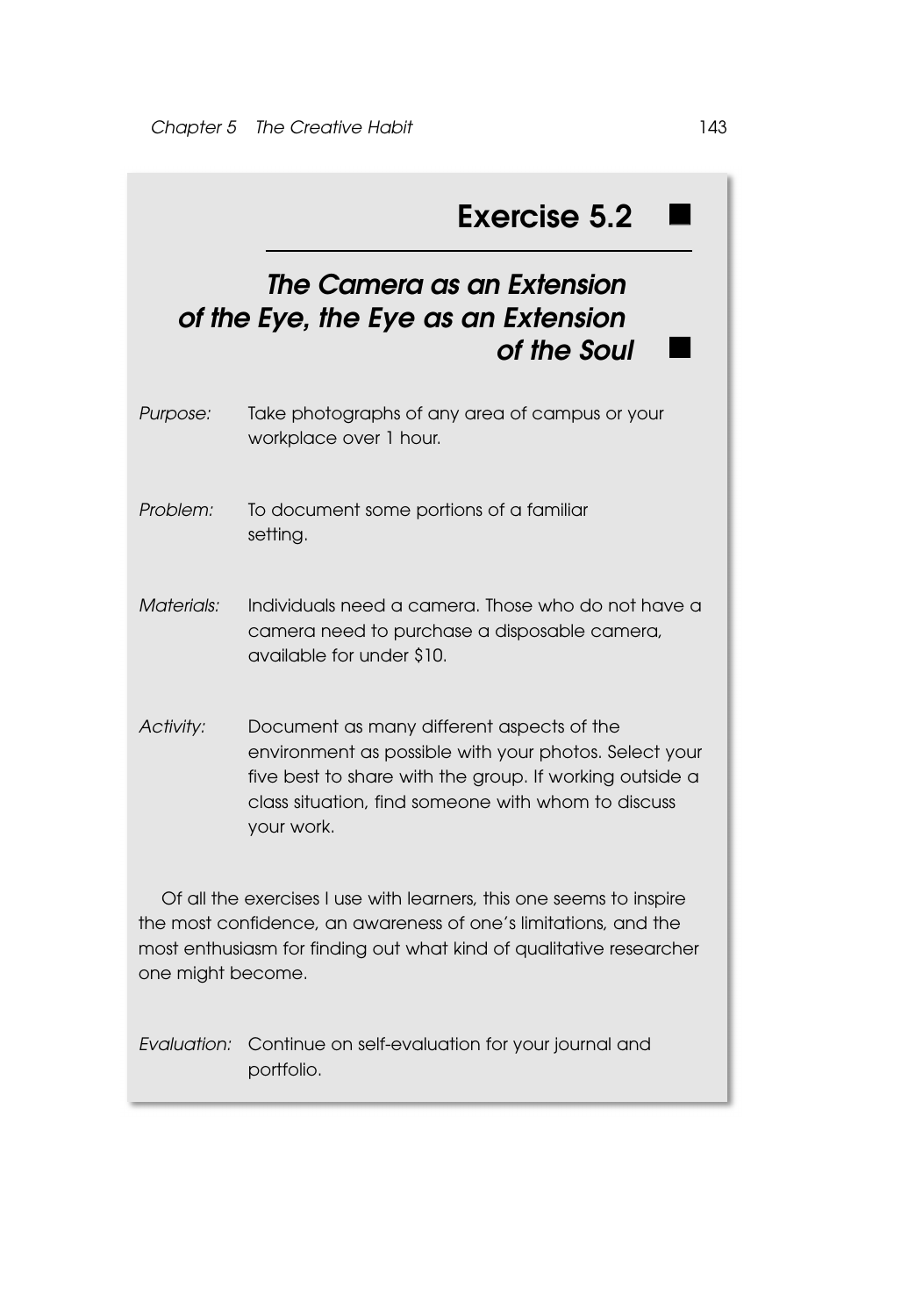|                  | <b>Exercise 5.3</b>                                                                                                                                                                                                                                                               |
|------------------|-----------------------------------------------------------------------------------------------------------------------------------------------------------------------------------------------------------------------------------------------------------------------------------|
|                  | <b>Building a Collage:</b><br>My Role as a Researcher                                                                                                                                                                                                                             |
| Purpose:         | To design and construct a collage that represents your<br>role as a researcher in the project you are developing<br>for study.                                                                                                                                                    |
| Problem:         | To capture your perspective on your role as accurately<br>as possible.                                                                                                                                                                                                            |
| Time:            | 2 to 3 weeks.                                                                                                                                                                                                                                                                     |
| <b>Activity:</b> | Construct a collage on a piece of poster board that<br>is a manageable size for display and discussion in<br>class. A suggested size is 24 inches by 36 inches. Use<br>any media you wish-printed text, photographs,<br>magazine ads, newspaper headlines, objects, and<br>so on. |
| Discussion:      | 1. How did you approach this activity?<br>2. What issues and ideas about your role as a<br>researcher are emerging as you construct your<br>collage?<br>3. What was the most challenging part of the activity<br>for you?                                                         |
| Evaluation:      | Continue on your self-evaluation and overall<br>evaluation for your portfolio.                                                                                                                                                                                                    |
| Rationale:       | Students who select this activity become actively<br>involved in representing their own feelings and ideas<br>about their roles as researchers.                                                                                                                                   |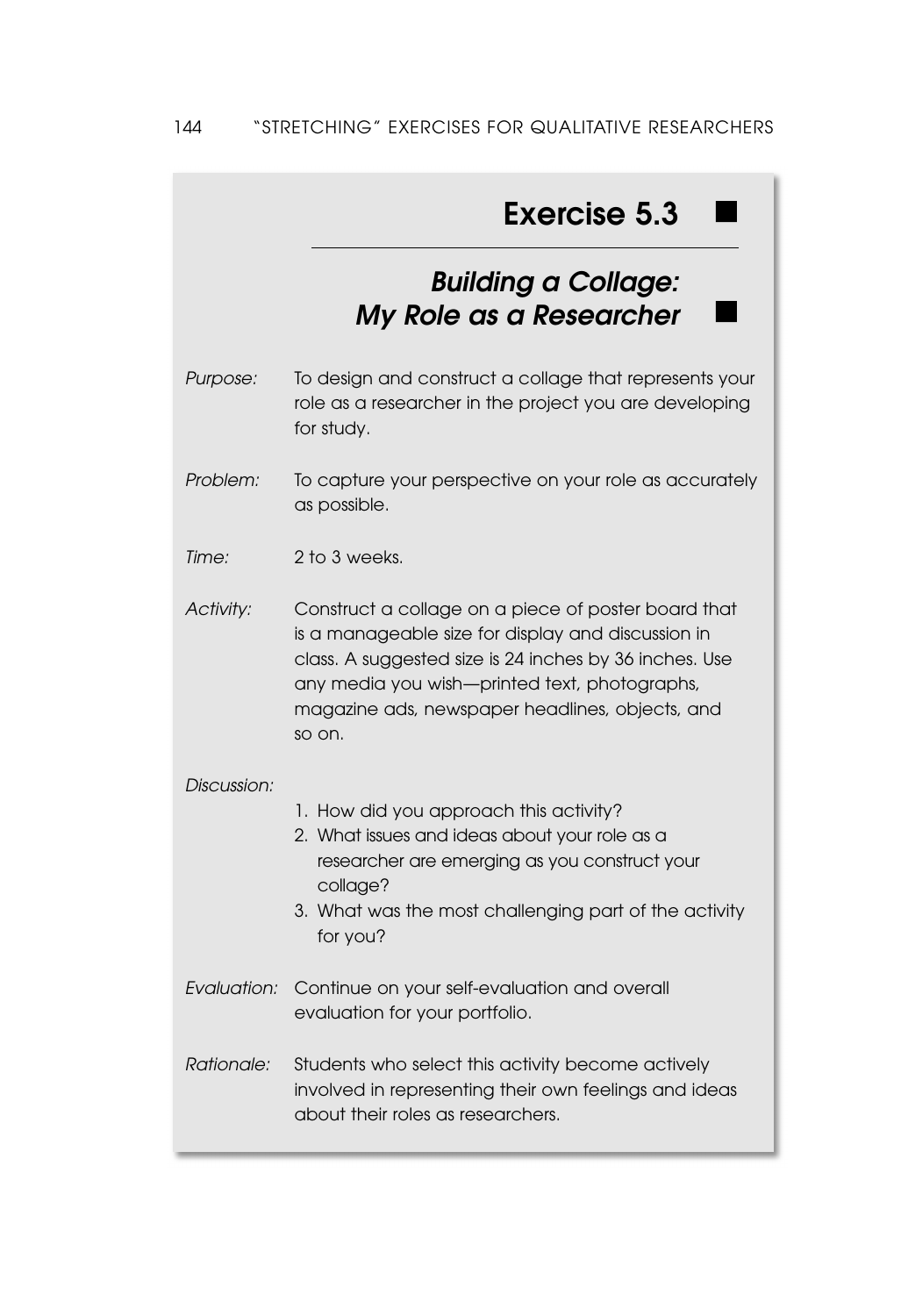artwork.

|                                                                                                                                      | <b>Exercise 5.4</b>                                                                                                                                                                                                                                                                                                                                                                                                                                                                                                                                                                            |
|--------------------------------------------------------------------------------------------------------------------------------------|------------------------------------------------------------------------------------------------------------------------------------------------------------------------------------------------------------------------------------------------------------------------------------------------------------------------------------------------------------------------------------------------------------------------------------------------------------------------------------------------------------------------------------------------------------------------------------------------|
|                                                                                                                                      | Constructing a YaYa Box or<br><b>Making a Quilt Patch</b>                                                                                                                                                                                                                                                                                                                                                                                                                                                                                                                                      |
| Purpose:                                                                                                                             | To design and construct a YaYa box. This is adapted<br>from the field of art therapy. A YaYa box is designed<br>to represent a person's innermost self on the inside<br>of the box and the outward self on the outside. If<br>you would rather make a quilt patch, the patch will<br>represent some part of your inner self as a<br>researcher.                                                                                                                                                                                                                                                |
| Problem:                                                                                                                             | To capture yourself as you are now in terms of your<br>current role in your research project.                                                                                                                                                                                                                                                                                                                                                                                                                                                                                                  |
| Time:                                                                                                                                | Take as many weeks as you need to develop, create,<br>and construct this, with the presentation of the box at<br>the last class meeting.                                                                                                                                                                                                                                                                                                                                                                                                                                                       |
| Activity:                                                                                                                            | Find a box of any manageable size, from a cigar box to<br>a steamer trunk. Use multimedia to build your box. The<br>inside of the box will depict your innermost feelings,<br>thoughts, and beliefs about who you are as you<br>participate in your research project. The outside of the<br>box will represent your outer self or how your<br>participants see you. Use any objects, text, decorations,<br>and so on that you want to convey your idea of your<br>role as the researcher. If you select a quilt patch, use a<br>12-inch-by-12-inch patch with any materials of your<br>choice. |
| In less than two pages, describe the contents, decorations, and<br>meaning of your YaYa box or quilt patch to accompany the finished |                                                                                                                                                                                                                                                                                                                                                                                                                                                                                                                                                                                                |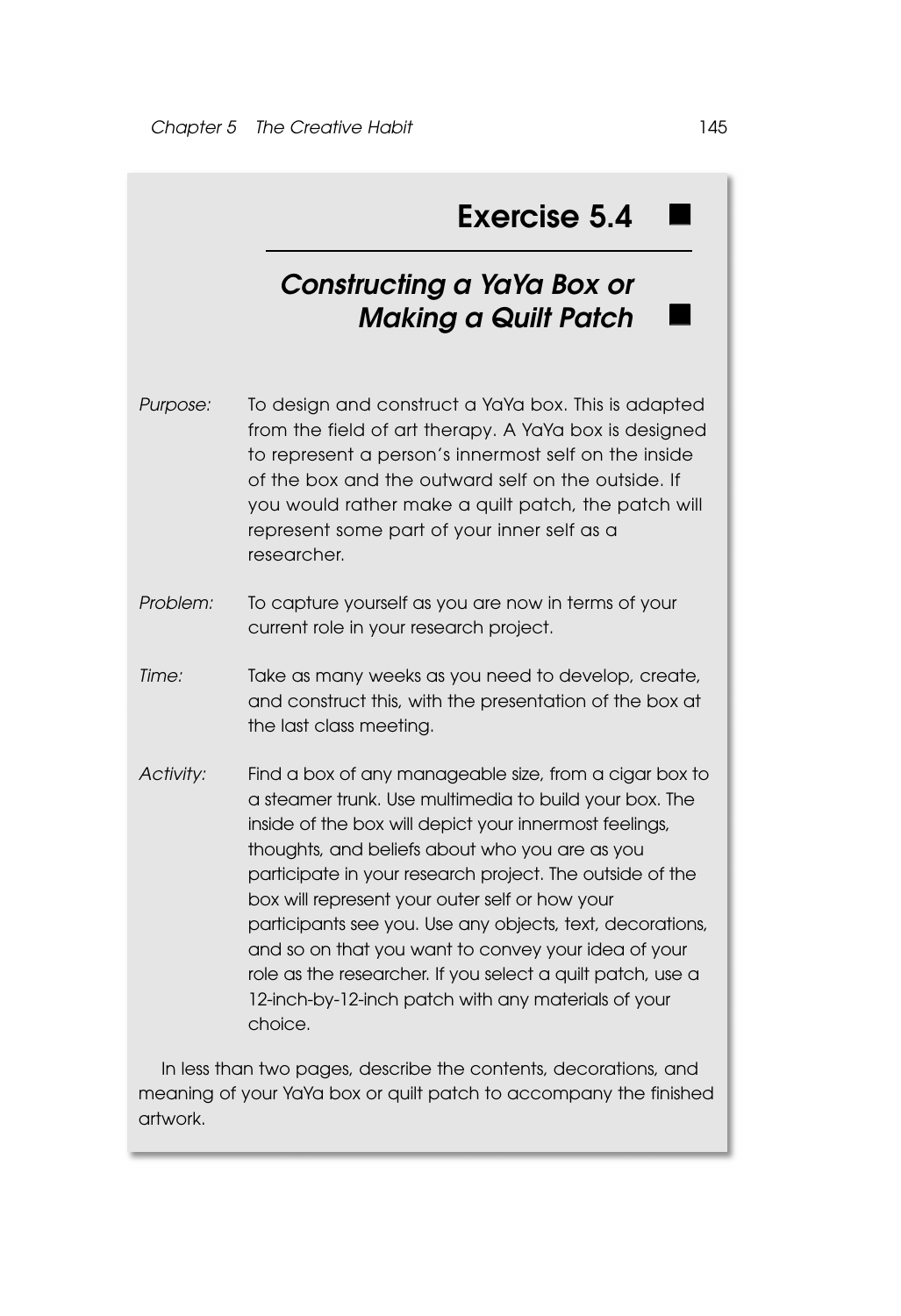| Discussion: | 1. How did you approach this project?                                                                                                                                                                                                                               |
|-------------|---------------------------------------------------------------------------------------------------------------------------------------------------------------------------------------------------------------------------------------------------------------------|
|             | 2. What issues about the role of the researcher<br>confronted you as you began and implemented this<br>project?<br>3. What was the most difficult part of this activity for                                                                                         |
|             | you?                                                                                                                                                                                                                                                                |
| Evaluation: | Continue with self-evaluation and overall evaluation<br>for your portfolio.                                                                                                                                                                                         |
| Rationale:  | Individuals become intensely absorbed with this<br>activity and focus on deconstructing their own roles in<br>their research projects. The ability of learners to go<br>deeply into reflection on their roles and their effects on<br>research projects is evident. |

These activities lead to the next, most soul-searching of activities, that of writing the researcher reflective journal.

## - **The Qualitative Researcher as User of All of One's Senses, Including the Intuitive Sense**

One of the amazing strengths of the qualitative researcher, as I have written previously (Janesick, 2001), is the ability to use all the senses to undertake the research act. Sight, hearing, touch, smell, and taste often must be used to collect data. After living in the field with participants over time, the researcher also usesintuition—informed hunches, if you prefer—to plan the mode of inquiry, undertake the inquiry, and develop a way of "seeing" what is evident in the social setting. The role of the qualitative researcher demands total involvement and commitment in a way that requires, much like the artist or dancer, a total immersion of the senses in the experience. Like Dewey advises, art is the bridge between the experience of individuals and the community. So, too, the qualitative researcher is someone who must establish a bridge as a part of the community under study. The qualitative researcher takes on the implicit task of working in a given community and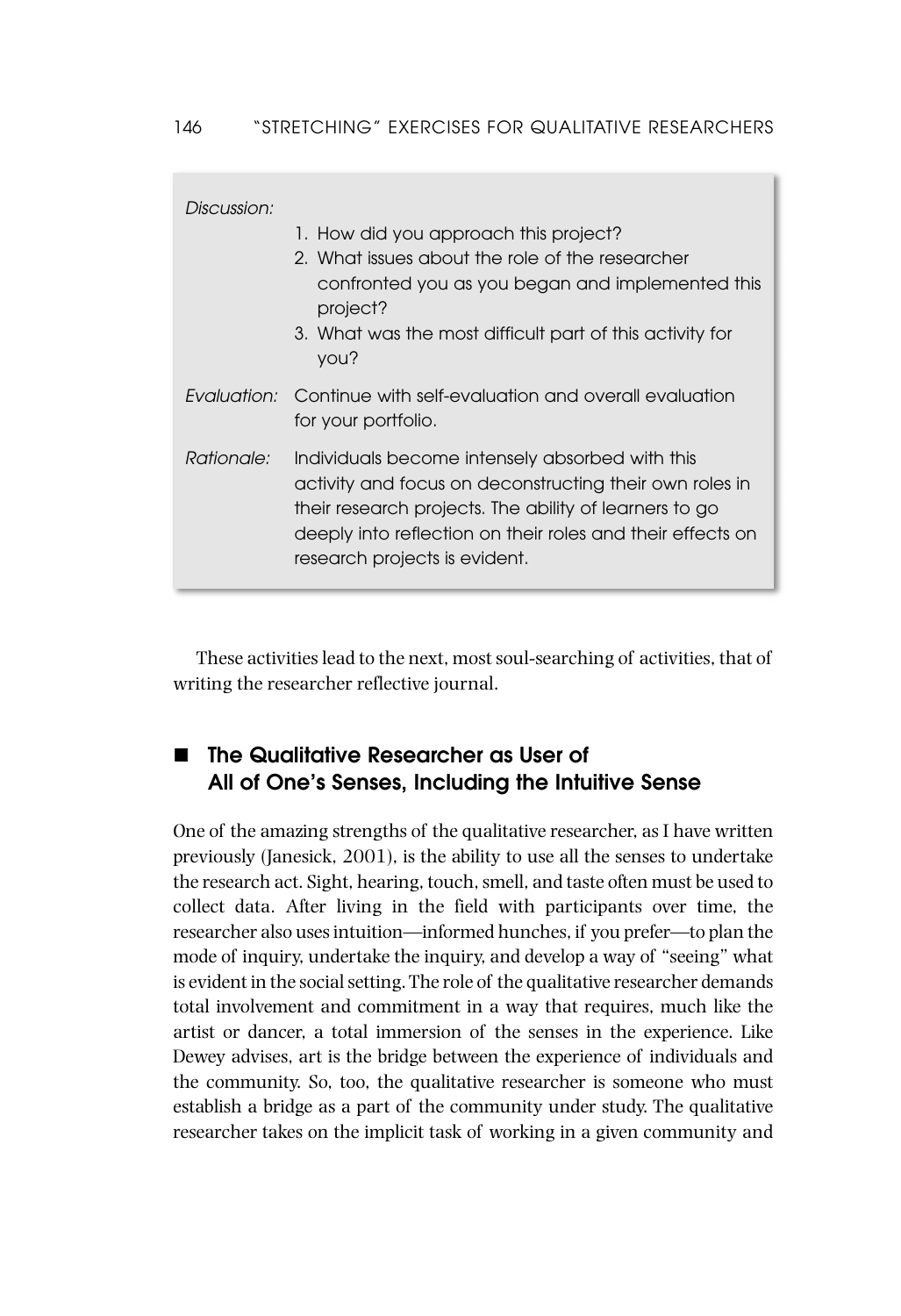does not have the luxury of being distant, apart from the experience under study, or "objective." I only wish to point out that the role of the qualitative researcher is a role that embraces subjectivity in the sense that the researcher is aware of his or her own self, in tune with his or her senses, and fully conscious of what is taking place in the research project. Subjectivity is something to be acknowledged and understood. Without understanding where one is situated in the research act, it is impossible to claim consciousness and impossible to interpret one's data fully. Meaning is constructed in the ongoing social relationship between the researcher and the participants in the study. It is no longer an option to research and run. The researcher is connected to the participants in a most profound way, and that is how trust is established. This trust then allows for greater access to sources and ensures involvement from participants, which enables them to tell their respective stories. Those of us who have conducted long-term qualitative studies know that participants want their voices to be heard and do not want to be abandoned after the research project. My field, education, has a long history of researchers who come into a school, collect data, and flee. Thankfully, this is changing in terms of researchers' sensitivity to maintaining contact and a relationship with participants in their studies in order to maintain that sense of community that is part of any qualitative research project. This relationship remains as part of the research context throughout a significant period of time well beyond the end of data collection.

As I mentioned earlier, the senses are used in an intelligent way. Although sight and hearing are obvious senses employed in doing observations and interviews, the other senses may be used while conducting research at various sites. For example, the researcher may need to interview a participant at a restaurant or coffee shop. Once, while interviewing a blind and deaf research project participant, I had to sign into the person's hand, thus using touch in a way I never had before. Beyond this, however, all researchers use a sixth sense, an intuitive sense, to follow through on hunches that emerge from observing and interviewing in a particular social context. Researchers ought to have the opportunity in their training and in practice to sharpen their intuitive skills, which often open up avenues of data previously unknown or hidden. In exercises that I give my students to become better listeners and better observers, I often see the prospective researcher refine some of those intuitive skills so needed in research and life. The next two exercises are for practicing the use of all your senses.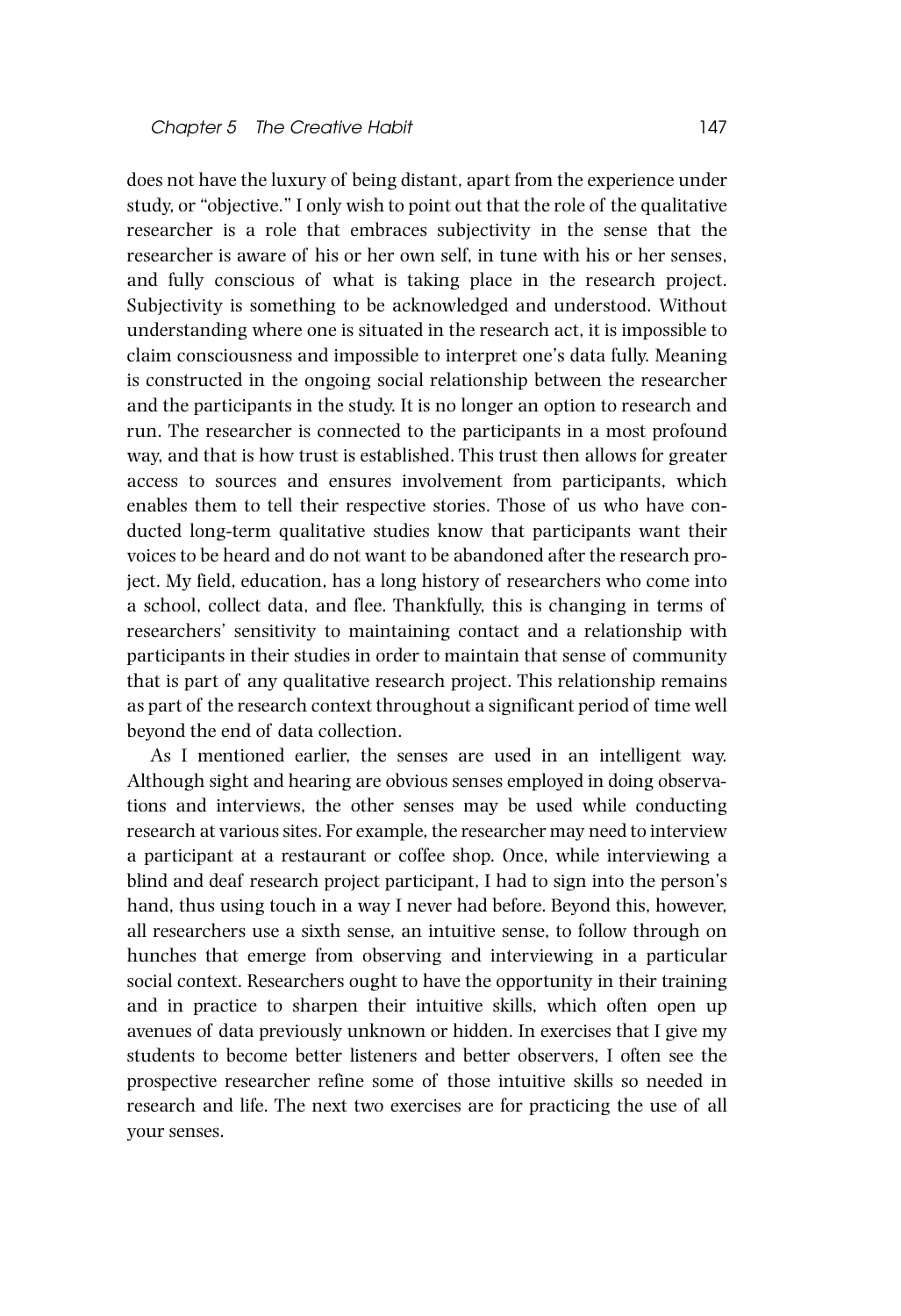# Exercise 5.5

# *Writing About Your Favorite Vegetable* -

## **Incorporating Sight, Touch, Smell, Sound, and Taste**

In this exercise, select your favorite vegetable. Hold it in your hand to feel its texture. Smell this vegetable. Now write two pages describing this vegetable. Recall how it tastes, or taste it. Write another page just about its taste. Next, write another page about your favorite meal incorporating this vegetable. Now, construct a metaphor about this vegetable, and write about that for another page. Find a partner in class or at home to read your description. Ask for feedback, and rewrite your narrative on this, your favorite vegetable. Now, write your thoughts in the reflective journal about what you learned from this exercise. Can you tie this to your role as a researcher?

#### -**Serendipity**

So, too, the qualitative researcher often stumbles onto something in the course of a research project that leads to a rich course of inquiry and was unplanned in the original design. In other words, one builds in a type of latent flexibility that enables the researcher to find, through serendipity, a tremendous amount of meaningful data for a fuller picture of the study.The qualitative researcher should expect to uncover some information through informed hunches, intuition, and serendipitous occurrences that, in turn, will lead to a richer and more powerful explanation of the setting, context, and participants in any given study. The qualitative researcher is in touch with all of his or her senses, including the intuitive sense, or informed hunches, based on key incidents and data from the research project. Furthermore, the qualitative researcher may expect the unexpected. Forthe qualitative researcher, the role becomes expanded in that the number of options for coming upon new data is enlarged, because one can always count on serendipity, contradictions, and surprises in everyday life, the true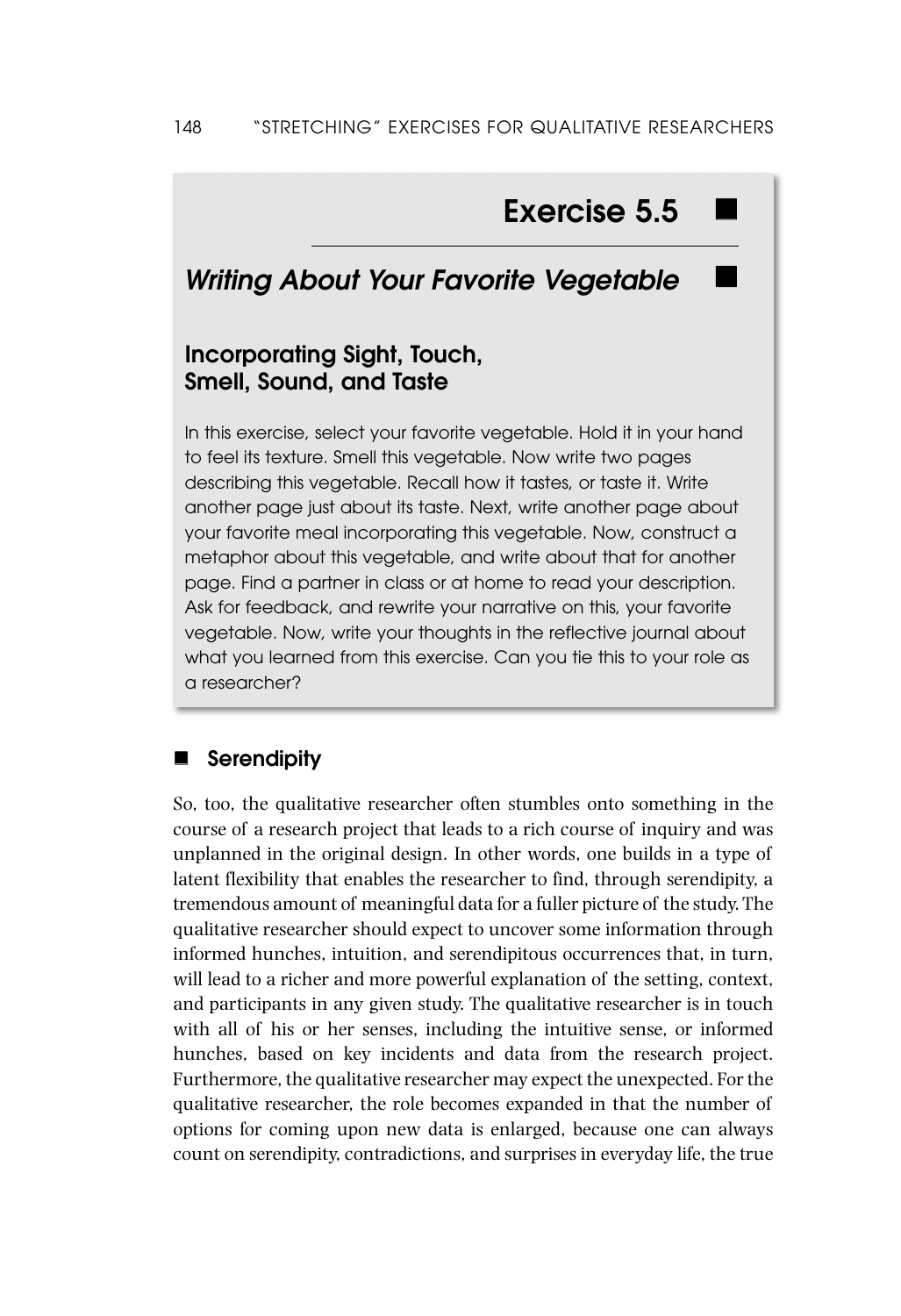domain of the qualitative researcher. Furthermore, the qualitative researcher describes and explains these occurrences as part of the discussion of the research process and the researcher's role.

Analysis of data, like the dancer moving across the floor with floor exercises, consists of the actual *doing* of the work. For the researcher in progress, the researcher sifts through mounds of data; looks for emerging themes, ideas, issues, conflicts, and tension; and checks back with participants to verify the accuracy of these points in the journey. After the researcher has sifted through the data transcripts, field notes, and other documents, the good analyst uses the following guide to move on to reporting and interpreting data.

#### -**Intuition and Creativity in Research**

The lunatic, the lover, and the poet Are of imagination all compact ... The poet's eye, in fine frenzy rolling, Doth glance from heaven to earth, from earth to heaven; And as imagination bodies forth The forms of things unknown, the poet's pen Turns them to shapes and gives to airy nothing A local habitation and a name.

*—William Shakespeare*

A Midsummer Night's Dream *(5.1)*

Here, I would like to discuss the nature of intuition and creativity as key components of qualitative research projects. By discussing intuition and creativity, I hope to initiate a conversation that may illuminate how we view the role of the qualitative researcher and how we may better explain that role. I will once again use the metaphor of dance (Janesick, 2000), and in this case, I see intuition and creativity as a *pas de deux*. In dance, the *pas de deux* is designed for two dancers with the idea that they move as one. They are totally connected to the final product, whatever the meaningful movement is to be and however it is to be articulated. For our purposes here, I define intuition as immediate apprehension or cognition. Intuition is a way of knowing about the world through insight and exercising one's imagination. Likewise, I define creativity in its generic sense, that is, having the sense or quality of being created rather than imitated. In other words,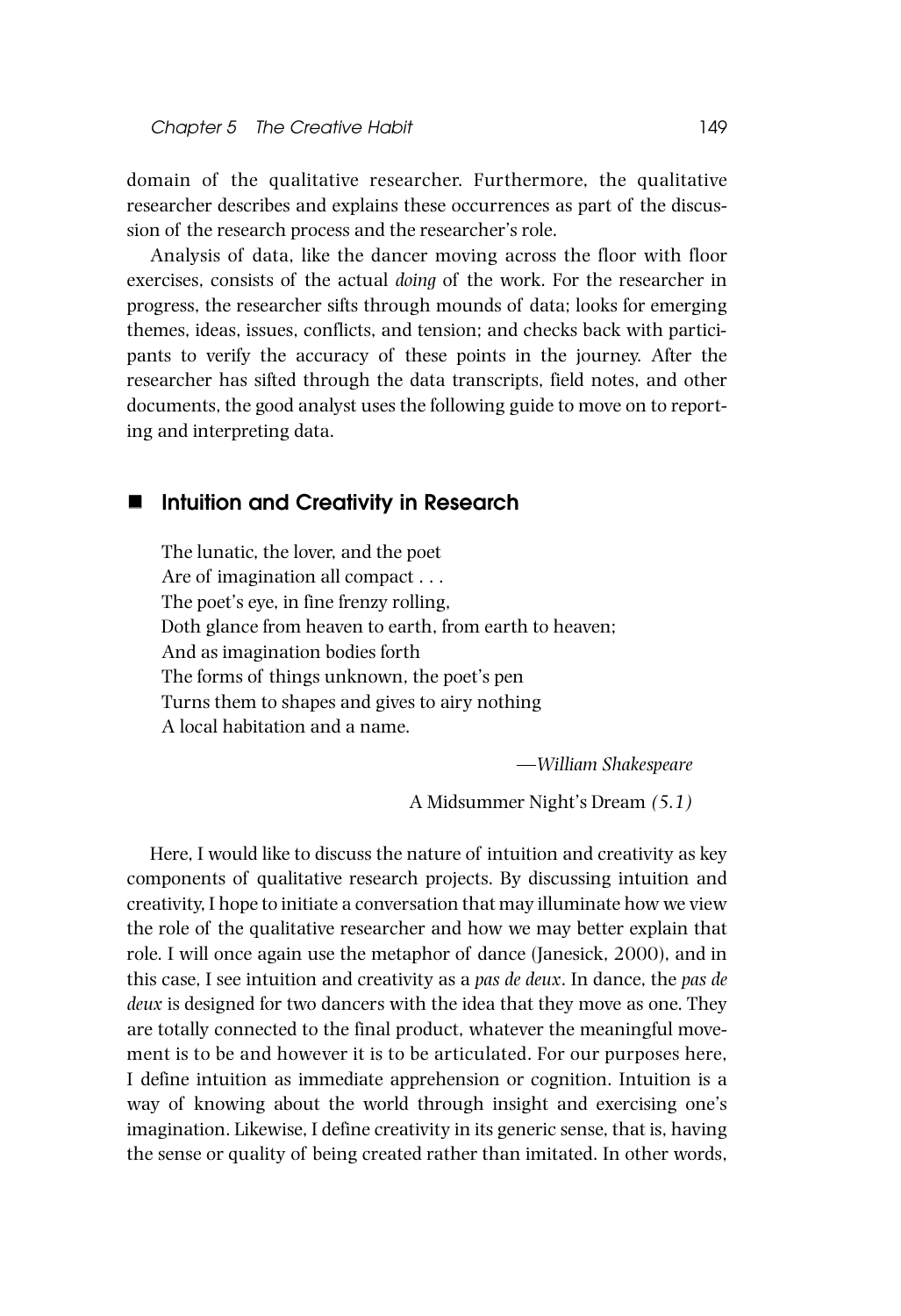I am trying to shift the conversation about qualitative research methodology and design from the linear approach to method and design to an understanding of the intuitive and the creative.

Doctoral students often discuss with me the ways in which intuition has manifested itself in their research projects. They often want to go further in exploring how they came to probe in interviews, how they decided to go back to social settings on given days, or how they revisited their interview transcripts. This is the phenomenon we seek, the act of using intuition and creativity. Historically, over the past 40 to 50 years, we have been writing and thinking a great deal about the design of qualitative research projects and about technique. Although design and technique are critical, I want to shift this conversation to go beyond technique. I would like to pause and look to writers from art, science, literature, and dance to make my key points.

I begin with the words of the Chinese master painter and teacher Lu Ch'ai, from the 1701 classic on painting, *The Tao of Painting:*

Some get great value on method, while others pride themselves on dispensing with method. To be without method is deplorable, but to depend on method entirely is worse. You must first learn to observe the rules faithfully; afterwards modify them according to your intelligence and capacity. The end of all method is to have no method. (Chuan, 1963, p. 17)

Although Lu Ch'ai codified these remarks and the entire text in the 18th century, it is actually a formal text put together from material spanning the previous 11 centuries. The advice is relevant here to the work of the qualitative researcher. Have we not found, as we teach our classes, that learners begin with an almost slavish adherence to rules? Have we not seen, in the many methods texts, advice on how to do observations, interviews, journal writing, archival retrieval of evidence, and the like? This advice, almost prescriptive in nature to assist beginners, must be extended to include rules of thumb or information on technique, much as choreographers and stage directors do. In the case of dance, for example, mastering the rules of technique is critical but only a beginning. The dancer continues to practice those techniques daily, which eventually allows him or her to modify and interrupt movement and technique. The result is a creative act. The creative act relies on the dancer's intuition as much as physical technique, endurance, and stamina.

Likewise, the qualitative researcher may benefit from exercising creativity by being awake to the intuitive inclinations ever present in fieldwork. In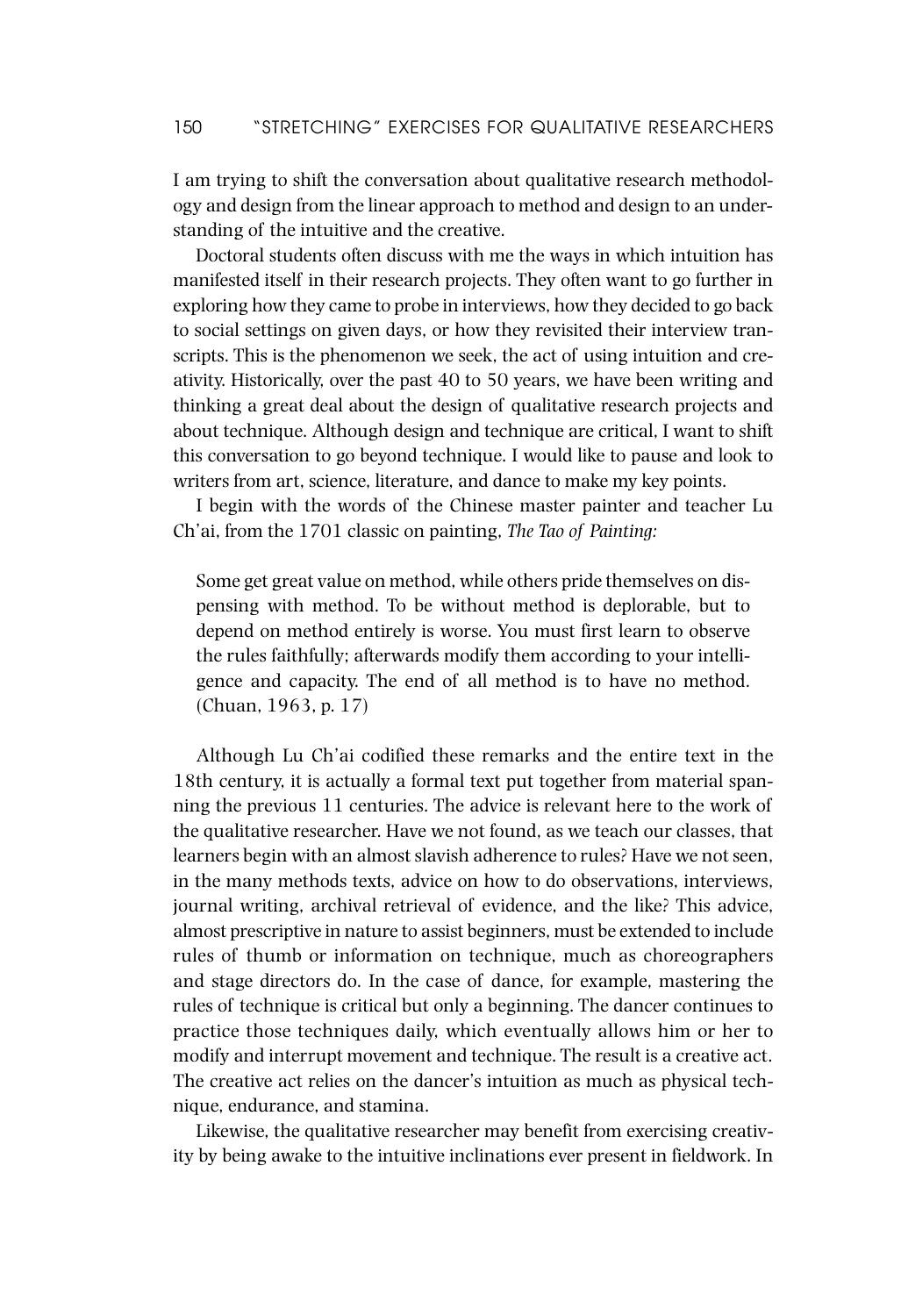thinking about and investigating what has been written about intuition and creativity, I turn now to analyzing some current writing as well as reviewing work that touches on intuition and creativity. In addition, the role of the qualitative researcher is of critical importance because the researcher is the research instrument. If we can help describe how we use our intuition and creativity in our research projects, all of us benefit. In fact, most doctoral students in the social and behavioral sciences fully explain their particular roles in their research projects in their dissertations in a section on methodology and may revisit their roles in a later chapter. For those who might be using this book outside a class setting, these basics also apply. Like the artist who uses paint and brushes or the dancer who uses movement, the qualitative researcher uses many techniques astoolsto ultimately tell a story. For us, words and the power of the narrative are essential. By understanding how we use intuition and creativity, we may widen our vocabularies to understand the role of the qualitative researcher.

I want to address some of the key points in Mihaly Csikszentmihalyi's (1996) work as reported in his major text, *Creativity: Flow and the Psychology of Discovery and Invention.* Csikszentmihalyi was awarded a grant from the Spencer Foundation to study creativity as a lifelong process. In beginning the project, Csikszentmihalyi found no systematic studies of living, creative individuals aside from biographies and autobiographies. He ventured to design a 4-year interview and observation study of 91 creative individuals in the fields of literature, art, physics, and biology (although, I am sorry to say, no one from dance). Csikszentmihalyi found three ways to look at creativity:

- 1. The first way to approach creativity is the way we normally do in ordinary conversation. Here, we refer to those who express unusual thoughts, are interesting and stimulating, and are bright people with quick minds as brilliant. These are people with curious and original minds.
- 2. A second view—personal creativity—refers to people who experience the world in novel and original ways. They make important discoveries, but only they know of the discoveries.
- 3. The third view of creativity refers to individuals who have changed our culture in some way. For example, Michelangelo, Leonardo da Vinci, Albert Einstein, Arthur Miller, Martha Graham, Pablo Picasso, Charles Dickens, Leonard Bernstein, and Virginia Woolf would fall into this category. Viewing creativity in this way, the individual must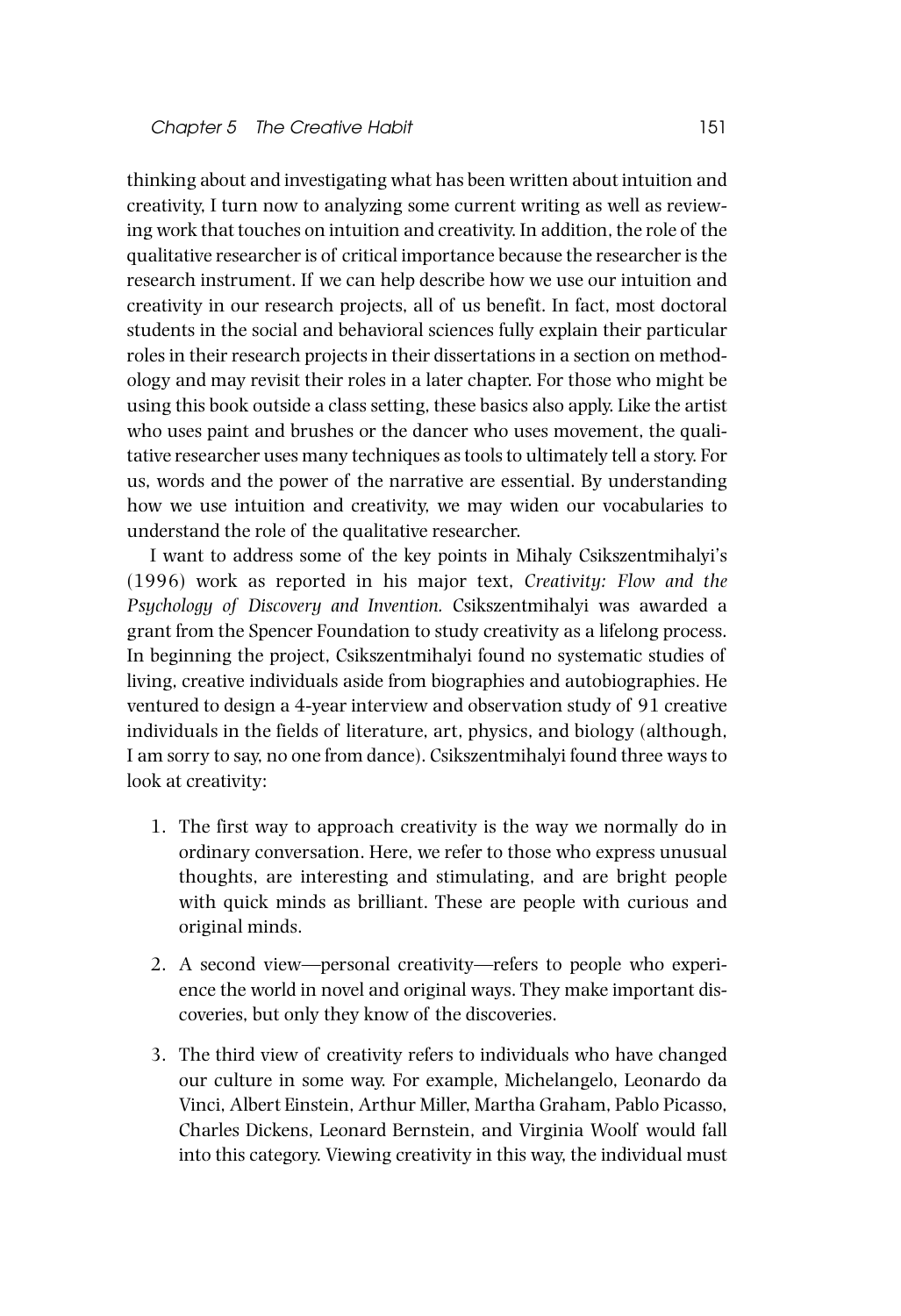publicize in some form the idea that makes a shift or change in culture. Likewise, the qualitative researcher must publish or at least disseminate his or her findings from a study.

What Csikszentmihalyi (1996) found as major themes are those that qualitative researchers often discuss, describe, and explain. Creative people, he pointed out, are constantly surprised and always find new ways of looking at a given problem. He labeled their ability problem finding. I would go a step further and say that good qualitative researchers are indeed problem finders, but they are also problem posers. In any given study, a new way of looking at a setting can also be a way of posing and constructing something new. In fact, qualitative researchers are often coresearchers with the participants in a given study, and the participants open up new ways of looking at the social setting.

Csikszentmihalyi (1996) went on to say that he found that creative individuals exhibited curiosity and interest in their worlds not limited to their content expertise. They often read both outside and inside their own field. Of course, they were all content experts in various fields, such as literature, physics, biology, and music, and were curious about moving forward in their fields. In addition, they were curious about the world around them and how that related to their worlds, their fields of expertise, and their lives.

Threads of continuity from childhood to later life were another valuable finding of Csikszentmihalyi's (1996) study. Some followed convoluted and unpredictable routes to where they stood. Yet most, such as Linus Pauling, always knew they were the artist or scientist in the making. Pauling worked in his father's drugstore as a child, which sparked his interest in chemistry. Likewise, Frank Offner, the famed electrical engineer and inventor, recalled:

I know that I always wanted to play and make things like mechanical sets. ... When I was 6 or 7 years old, we were in New York, and I remember at the Museum of Natural History, there was a seismograph which had a stylus working across the smoked drum, and there were a couple of heavy weights, and I asked my father how it worked and he said, "I don't know." And that was the first time ... you know, like all kids do, I thought my father knew everything. ... So I was interested in how that worked, and I figured it out. (Csikszentmihalyi, 1996, p. 99)

Offner went on to make many discoveries. He developed transistorized measuring devices, the differential amplifier, and medical instrumentation.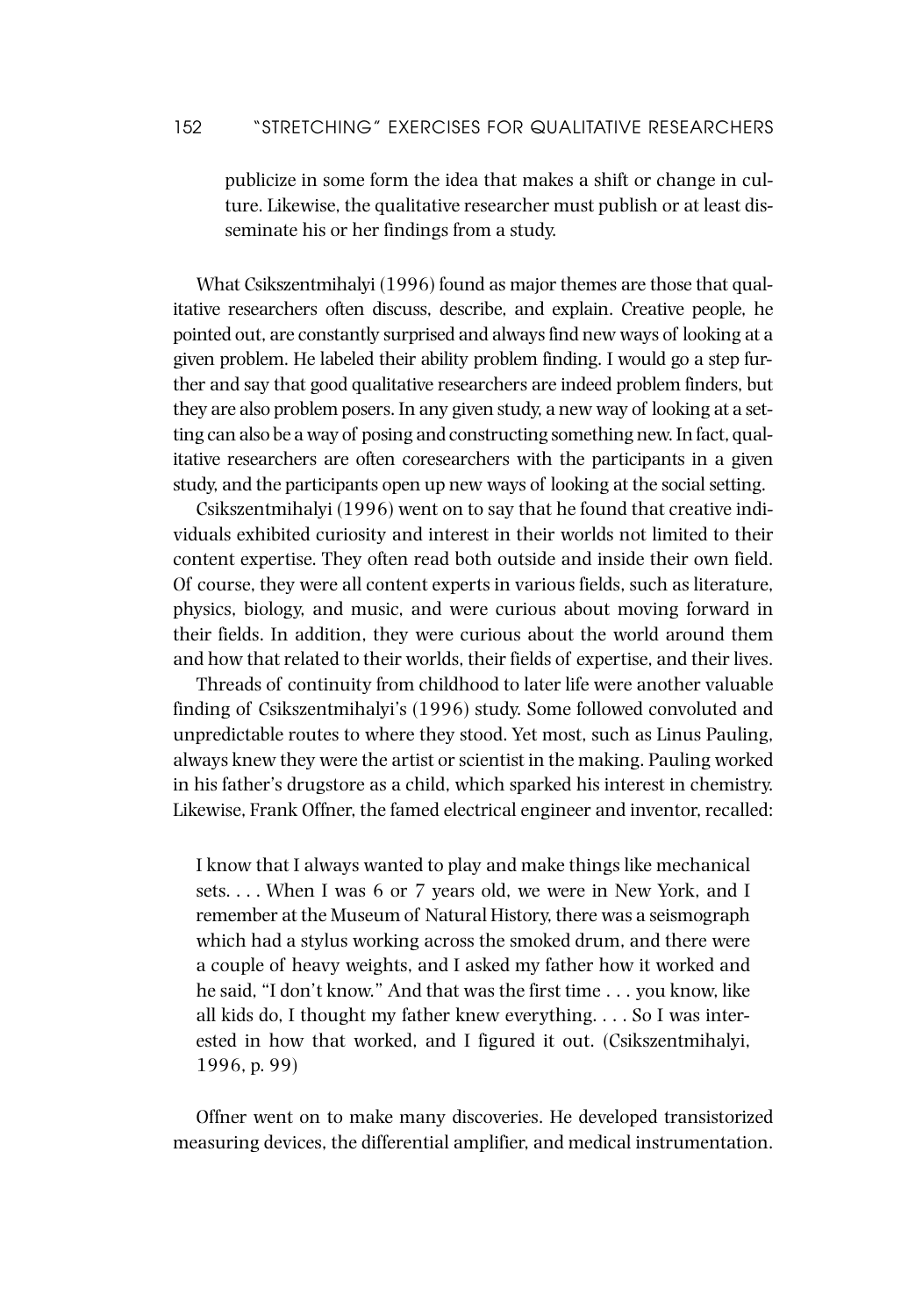He figured out how to make the measurements with an electrocardiogram, electroencephalogram, and the electromyogram. Some of his greatest inventions involved a stylus moving across a drum. So, there was a very long thread of continuity in his case.

Another example of continuity can be found in C. Vann Woodward's interest in the history of the South:

That interest was born out of a personal experience of growing up there and feeling strongly about it, one way or another. I have always told my students, "if you are not really interested in this subject and do not feel strongly about it, don't go into it." And of course much of my writing was concerned with those controversies and struggles that were going on at the time and what their background and origins and their history were.

The place I grew up was important. The environment and the time following the Civil War and Reconstruction. ... It is the defeated who really think about a war, not the victors. (Csikszentmihalyi, 1996, p. 216)

For Woodward, again, the interest in his work began early in childhood. Likewise, Ellen Lanyon recalled her first feeling of destiny and creativity related to her grandfather's death. Her maternal grandfather came to the United States from Yorkshire, England, for the World's Columbian Exposition of 1893 in Chicago. She always believed that she would follow in her grandfather's footsteps:

And when I was about 12 years old, my grandfather died. My father and mother put together his equipment that was left plus new tubes of paint, etcetera, and it was presented to me on my 12th birthday ... and so I started painting... I can absolutely remember the room, the place, you know, everything. I don't know what happened to the painting ... but that's the kind of beginning that sets a pattern for a person. (Csikszentmihalyi, 1996, p. 220)

What these creative individuals show us can help us, as qualitative researchers, to dig deeply into our roles and go further in explaining the beginnings of our interest in the work we do. This can help illuminate more clearly the role of the researcher in qualitative research projects.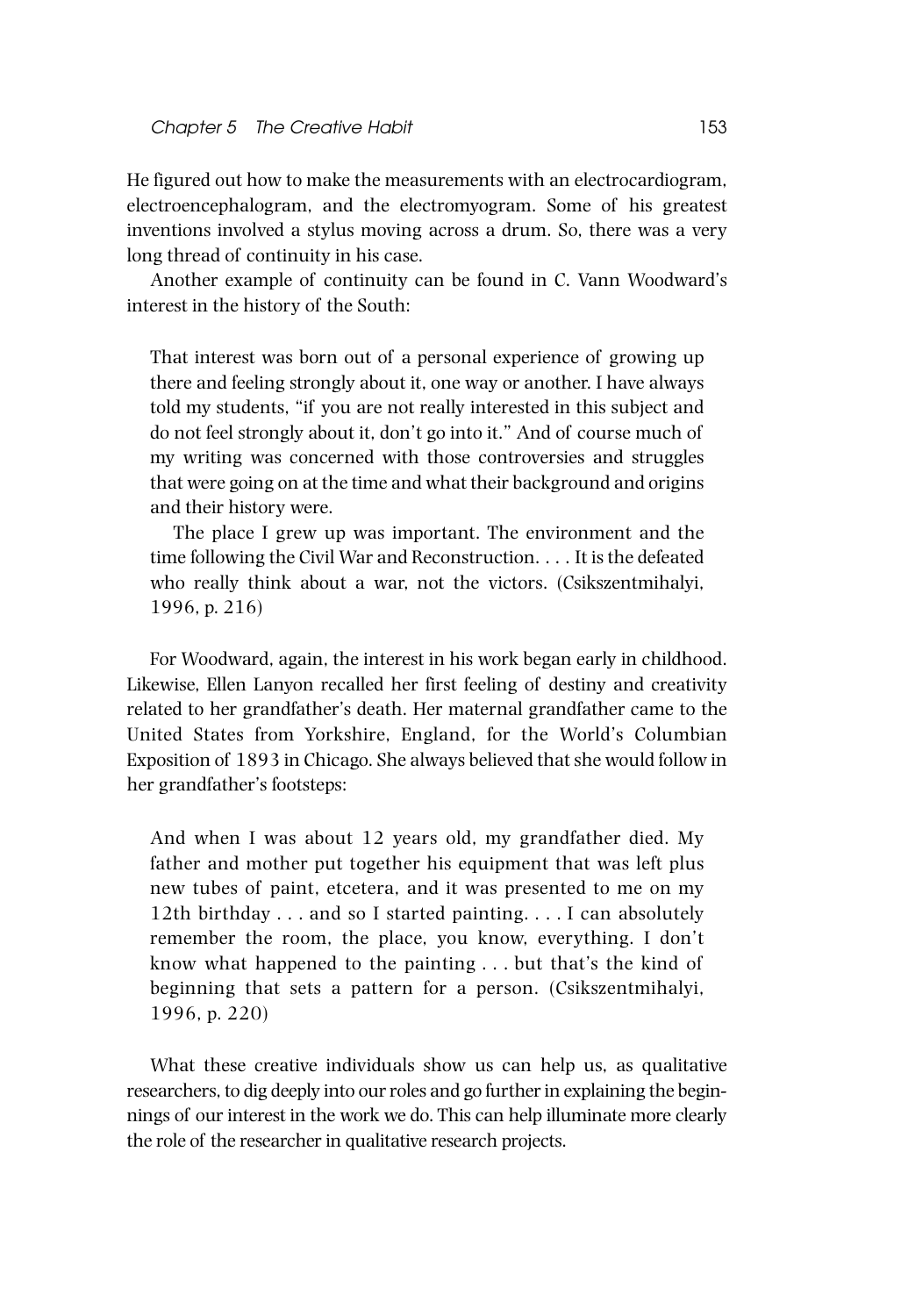## - **The** *Pas de Deux* **of Intuition and Creativity: Lessons for Today**

At this point, you may be wondering about the lessons we might learn from this long-term study on intuition and creativity. Like the two dancers in a *pas de deux,* intuition and creativity seem almost as one. Like yoga, body and mind are one. They embolden our discoveries and questions, whether in art, music, literature, the sciences, or everyday life. Intuition is connected to creativity, for intuition is the seed, so to speak, of the creative act. Qualitative researchers spend a great deal of time and energy inquiring into social settings and the meanings of the actors' lives in those settings. If we take the time to carve out some space to understand the place of intuition and creativity in our work, like the dancers of the *pas de deux,* we present a more complete, holistic, and authentic study of our own roles as storytellers and artist-scientists. For qualitative researchers, the story is paramount. And nothing is so important to the story as the words we use, both intuitively and creatively. A good way to document the story is for you as the qualitative researcher to keep the story going and writing in your researcher reflective journal.

#### -**Writing the Researcher Reflective Journal**

In working with prospective qualitative researchers, one of my goals is to inspire my students to keep a journal in order to use that as a data set in the dissertation or thesis. Along with the interview transcripts, documents from the study, and photos, now the learner adds sections of the researcher reflective journal. They read *At a Journal Workshop: Writing to Access the Power of the Unconscious and Evoke Creative Ability* by Ira Progoff (1992). This text offers an extremely sophisticated and challenging approach to deepening one's self-awareness. In my view and Progoff 's, deepening self-awareness helps to sharpen one's reflections, writing, thinking, and ability to communicate. Thus, for the qualitative researcher, the meditative focus of journal writing can only help to refine the researcher as a research instrument. The ideal situation would be to work through every component of the text, which I see as a lifelong task. Because we are limited in our class to only 16 weeks together, I have adapted some of Progoff's ideas into a workable routine for my students and myself. Progoff writes about journalizing as a *life history log*. The following framework is adapted to make the student a better researcher.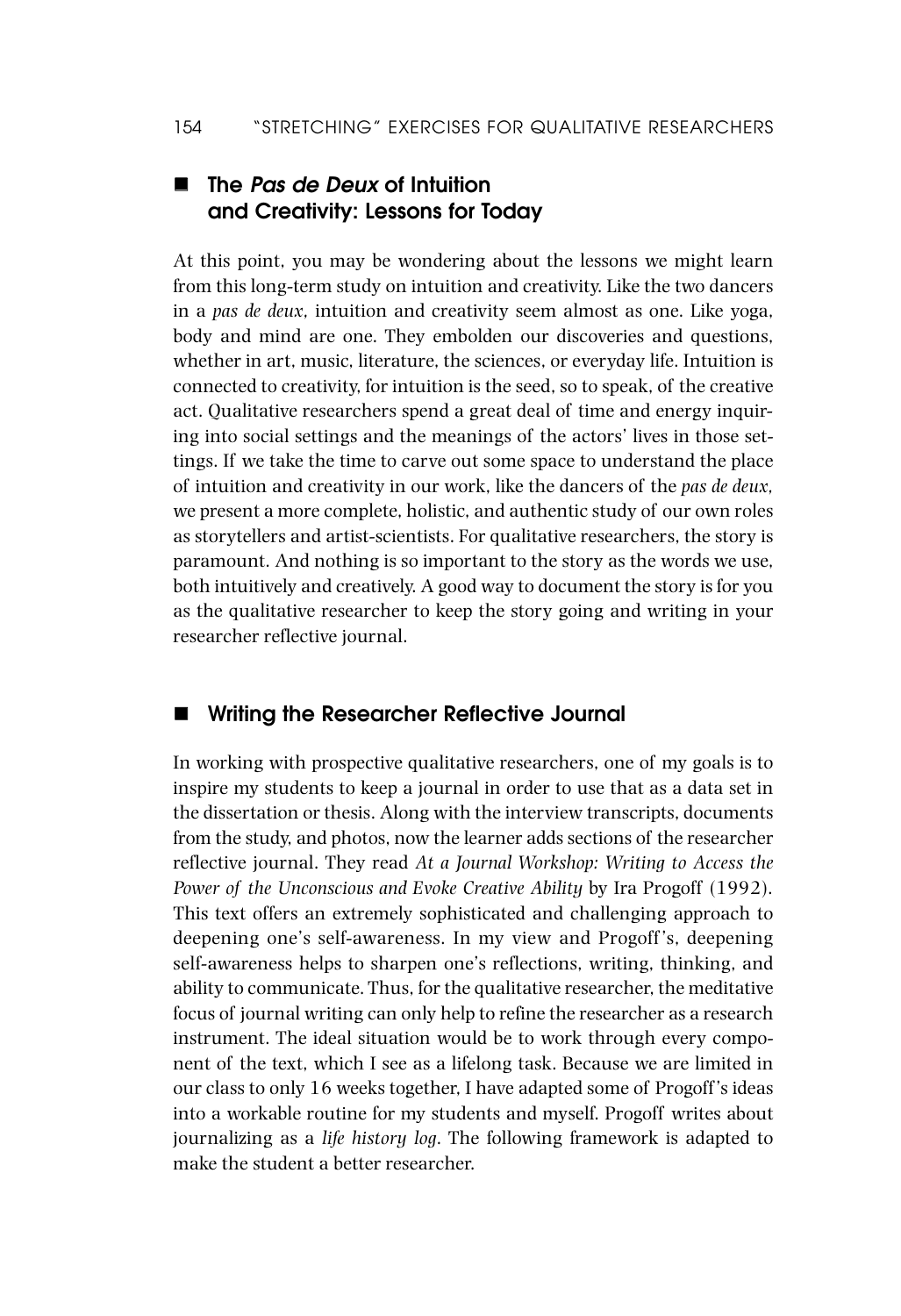## **Writing as Pedagogical and Research Practice: Introducing the Researcher Reflective Journal**

The reader may remember that field note writing, journal writing, and descriptive vignettes in general have been part of the exercises described in this text. I have always been struck by the power and place of writing in my career as an educator. In fact, as I wrote earlier (Janesick, 1995), most of my life consists of writing, reading other people's writing, editing, and rewriting and evaluating the writing of myself or others. What is ironic to me is that in research programs of doctoral students, so little emphasis is placed on writing as a pedagogical tool and as a preeminent focus of research dissemination. In my classes in research, students often express amazement at the amount of reading and writing required to be a good researcher, yet months or years later, they express gratitude for having that opportunity to realize that writing is a chief component of qualitative research. Earlier in this text, I introduced the notion of the *dialogue journal* based on the Progoff model. That was for the purpose of the researcher coming to an awareness of self. Now, we turn to the reflective journal during the research process to go further and come to an awareness of how your participants think, feel, and behave.

Furthermore, writing that is accompanied by reflection on that writing often leads to new questions about the research act, the study being reported, and questions in general about society, social justice, and responsibility. When learners reflect on this within the framework of their research, they often remark on a feeling of empowerment. When individuals keep journals of their own thoughts on the research process, or interactive journals with the participants in their studies, or write letters to me or other researchers, they discover and articulate their own theories about their research practices.

What results is a kind of active learning from one another so that power is decentered and the research process is demystified. In addition, writing is one of the acts of democratization of the research process. Writing engages, educates, and inspires, which can only be helpful in trying to understand what qualitative researchers do in their respective research projects.

## **On the Importance of Journal Writing for the Qualitative Researcher**

A journal may be used as a qualitative research technique in long-term qualitative studies. For qualitative researchers, the act of journal writing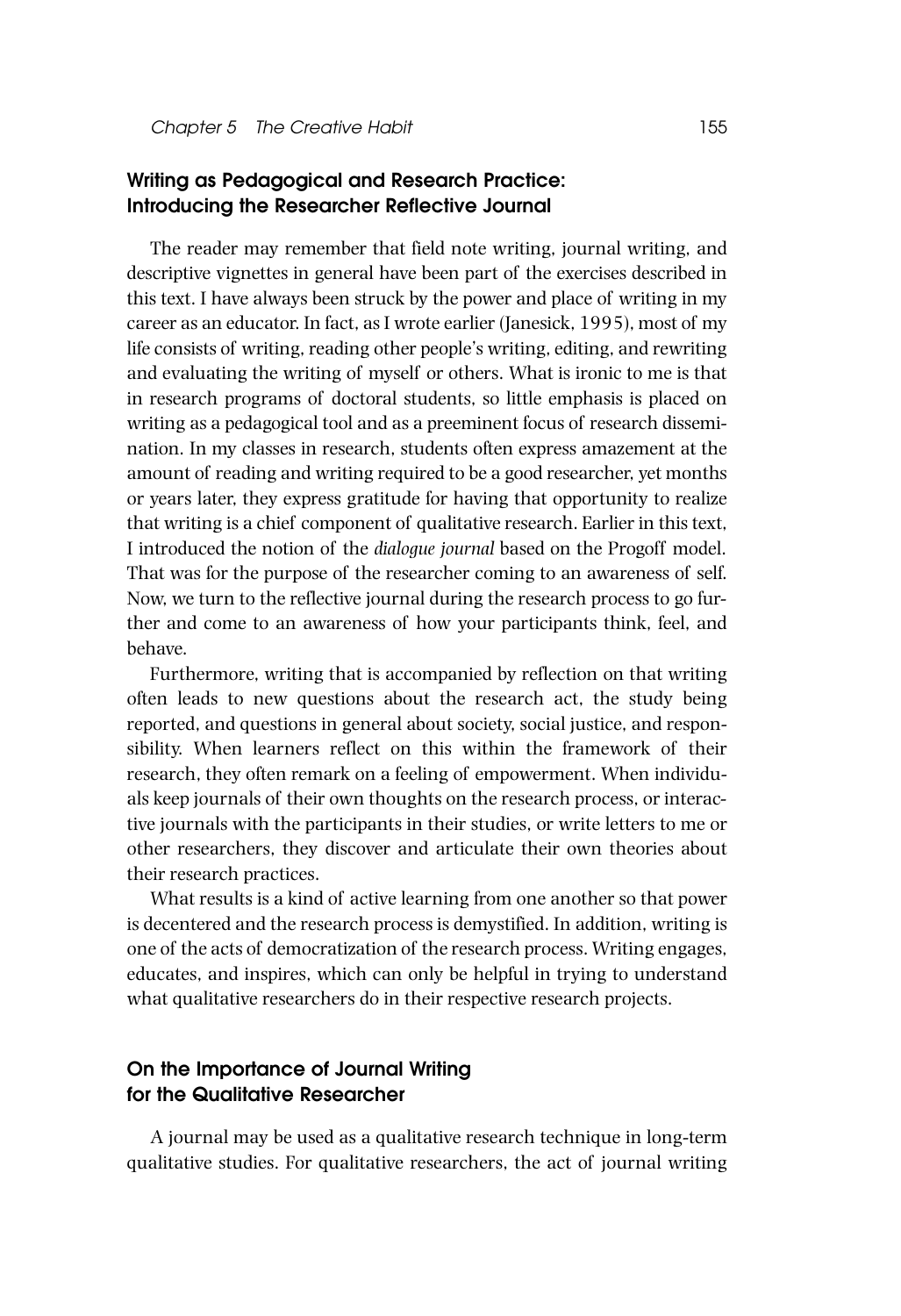may be incorporated into the research process to provide a data set of the researcher's reflections on the research act. Participants in qualitative studies may also use journals to refine ideas, beliefs, and their own responses to the research in progress. Finally, journal writing between participants and researcher may offer the qualitative researcher yet another opportunity for triangulation of data sets at multiple levels. Journal writing has a long and reliable history in the arts and humanities, and qualitative researchers may learn a great deal from this. It is not by accident that artists, writers, musicians, dancers, therapists, physicians, poets, architects, saints, chefs, scientists, and educators use journal writing in their lives. In virtually every field, one can find exemplars who have kept detailed and lengthy journalsregarding their everyday lives and their beliefs, hopes, and dreams. I see journal writing as a powerful heuristic tool and research technique and will discuss reasons for using journals within qualitative research projects in order to do the following:

- 1. Refine the understanding of the role of the researcher through reflection and writing, much as an artist might do
- 2. Refine the understanding of the responses of participants in the study, much as a physician or health care worker might do
- 3. Use a journal as an interactive tool of communication between the researcher and participants in the study
- 4. View journal writing as a type of connoisseurship by which individuals become connoisseurs of their own thinking and reflection patterns and, indeed, their own understanding of their work as qualitative researchers

The notion of a comprehensive reflective journal to address the researcher's self is critical in qualitative work because of the fact that the researcher is the research instrument. In reviewing the literature in this area, journal writing, although an ancient technique, is only now being used and talked about as a serious component in qualitative research projects. I have always seen journal writing as a major source of data. It is a data set that contains the researcher's reflection on the role of the researcher, for example. It is a great vehicle for coming to terms with exactly what one is doing as the qualitative researcher. Often, qualitative researchers are criticized for not being precise about what they do. I offer journal writing as one technique to accomplish the description and explanation of the researcher's role in the project. Qualitative researchers may use a reflective journal to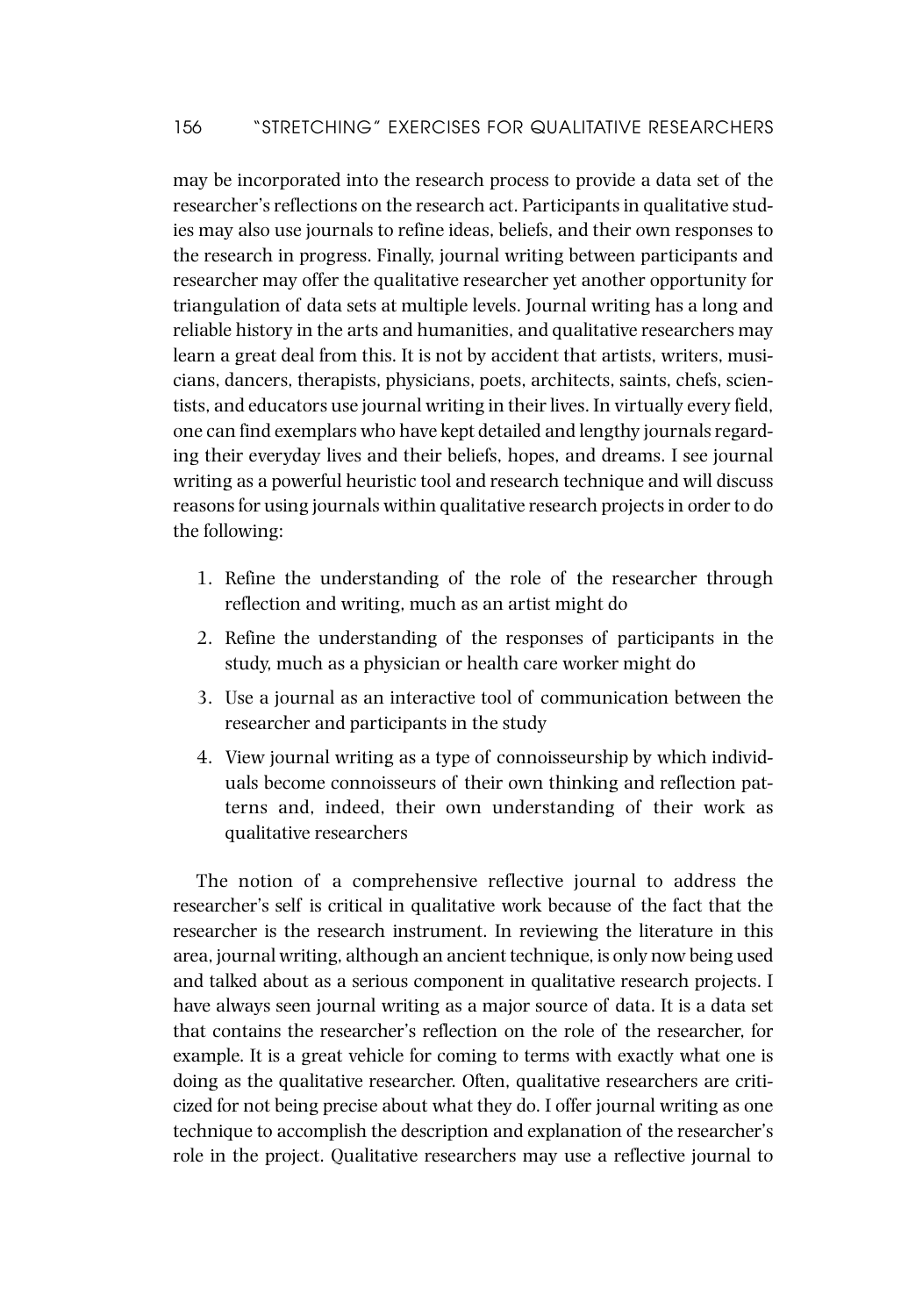write about problems that come up on a regular basis. Examples of problems include representation of interviews and field notes, coconstruction of meaning with participants in the project who also keep journals, and issues related to the interpretation of each other's data. Often, we qualitative researchers are positioned outside the very people and situations about which we write. Journal writing personalizes representation in a way that forces the researcher to confront issues of how a story from a person's life becomes a public text, which in turn tells a story. Furthermore, how are we to make sense of this story?

Basically, the art of journal writing and subsequent interpretations of journal writing produce meaning and understanding that are shaped by genre, the narrative form used, and personal cultural and paradigmatic conventions of the writer, who is also the researcher and participant. As Progoff (1992), my favorite teacher about journal writing, notes, journal writing is ultimately a way of getting feedback from ourselves. It enables us to experience in a full and open-ended way the movement of our lives as a whole and the meaning that follows from reflecting on that life.

Issues to be considered by the qualitative researcher include movement from the field to the text to the final, public research report and problems of interpretation, meaning, and representation. Interactive journal writing between researcher and participants is another way of understanding a given study. I have written earlier about journal writing (1999) and then wrote of the lengthy history of journal writing. All periods of history have benefited from journal writing. After all, journals are texts that record dreams, hopes, visions, fantasies, feelings, and innermost thoughts. Today, one can look to the incredible work of Edward Robb Ellis (1995). Ellis was a diary writer who kept a journal from 1927 to 1995. He was born in 1911 and kept a journal for 67 years, or more than 24,000 days. His descriptions provide amazing coverage of the events he lived through personally, but he also describes societal changes.

Yet, literary and historical figures are not the only journal writers. The field of psychology haslong made use of journal writing as a therapeutic aid. The cathartic function of journal writing has been widely recommended by many schools of therapy. Therapists view the journal as an attempt to bring order to one's experience and a sense of coherence to one's life. Behaviorists, cognitive therapists, and Jungian analysts have used journals in the process of therapy. The journal is seen as a natural outgrowth of the clinical situation in which the client speaks to the self. Most recently, Progoff (1992) has written of an intensive journal. Progoff developed a set of techniques that provides a structure for keeping a journal and a springboard for development.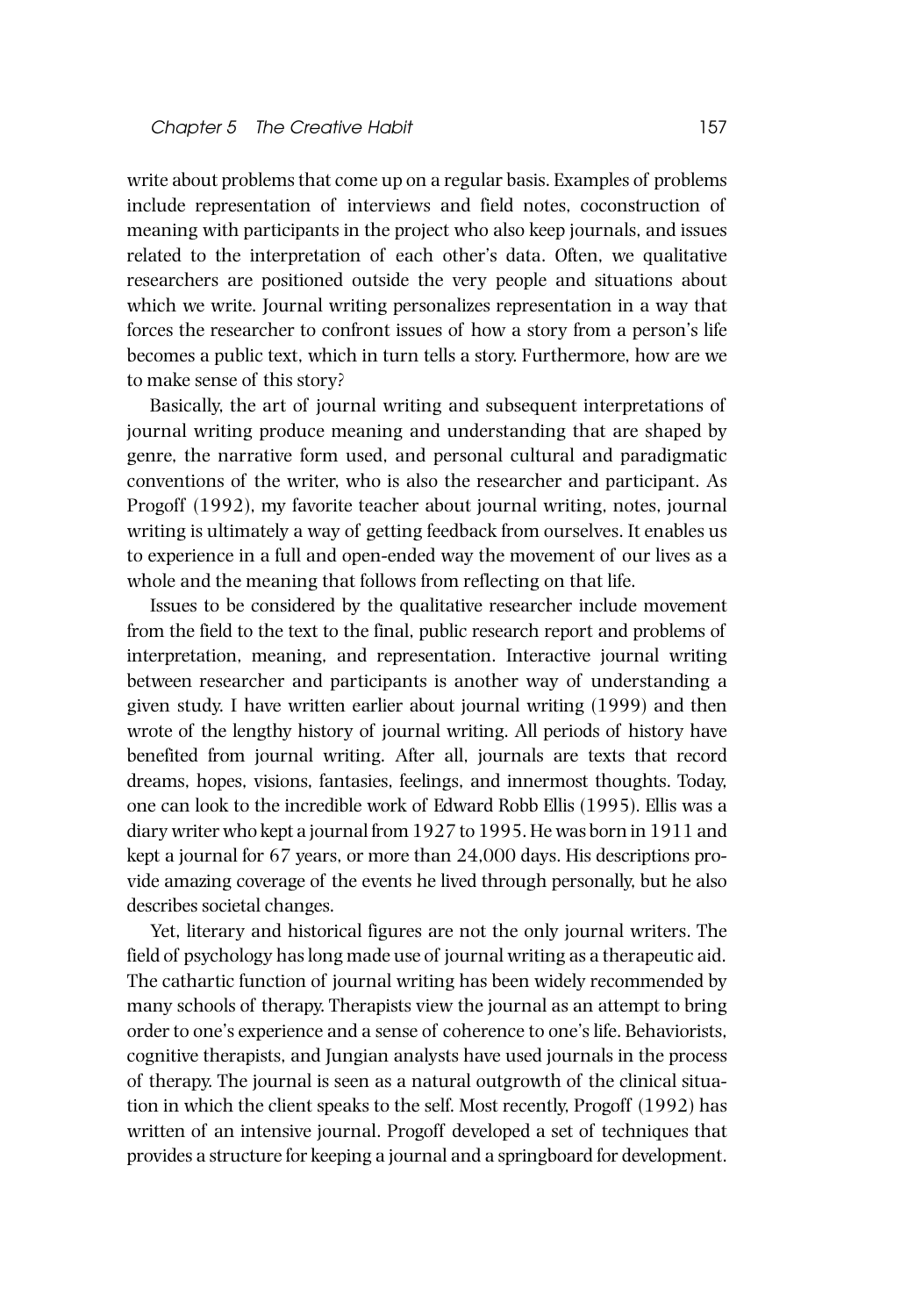As a therapist himself, he has conducted workshops and trained a network of individualsto do workshops on keeping an intensive journal for unlocking one's creativity and coming to terms with one's self. The intensive journal method is a reflective, in-depth process of writing, speaking what is written, and in some cases, sharing what is written with others. Feedback is an operative principle for the Progoff method. The individual needs to draw upon inner resources to arrive at the understanding of the whole person. The journal is a tool to reopen the possibilities of learning and living. Progoff advocates the following:

- 1. Make regular entries in the journal in the form of dialogue with one's self.
- 2. Maintain the journal as an intensive psychological workbook in order to record all encounters of one's existence.
- 3. Attempt some type of sharing of this growth through journal writing with others.

The method makes use of a special, bound notebook or computer file divided into definite categories that include the following: dreams, stepping stones, dialogues with people, events, work, and the body. The writer is asked to reflect, free-associate, meditate, and imagine what relates to immediate experience. Currently, one only has to walk through the display aisles of the major bookstores, such as Borders or Barnes & Noble, to see the many examples of recently published journals. Recently, I found the following:

- The journal of an Iraqi war survivor
- The Andy Warhol journals
- The journal of a surgeon
- The journal of an army veteran

The point is that this genre is alive and well, and qualitative researchers should not be afraid of trying to keep journals. In fact, journal writing is so prevalent now that one only has to surf the Internet to see thousands of journal resources, examples, and personal histories online. For example, there is an online course on journal writing offered by Via Creativa, a website entirely devoted to Progoff's Intensive Journal Workshop, chat rooms on journal writing, exemplars of diaries and journal writing, and literally thousands of resources. In general, the common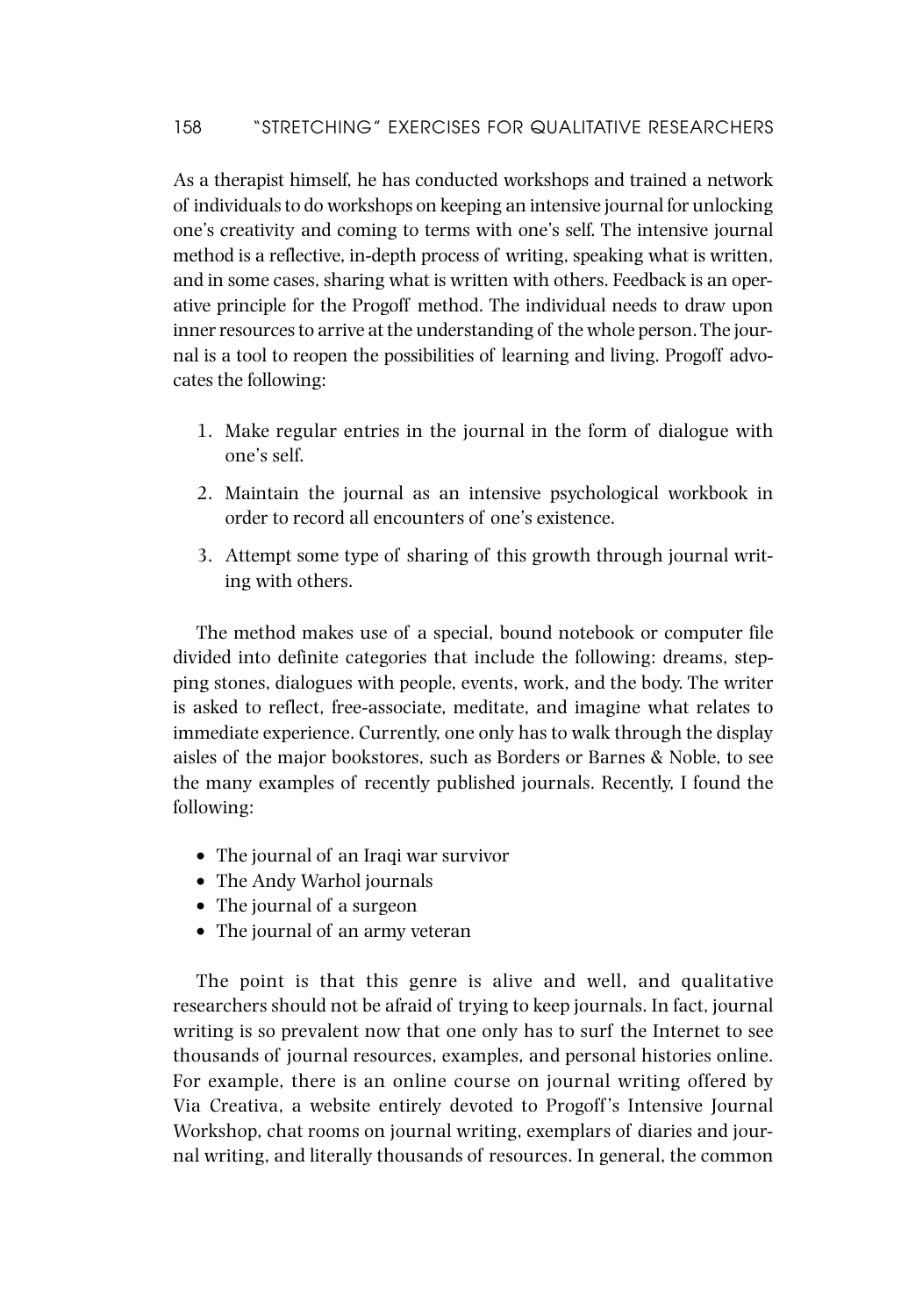thread that unites all of these resources on the Internet is the agreement that journal writing is a way of getting in touch with yourself in terms of reflection, catharsis, remembrance, creation, exploration, problem solving, problem posing, and personal growth. I see all of these as part of the research process. For qualitative researchers, journal writing offers a way to document the researcher's role, triangulate data by entering the journal itself as a data set, and use the journal with participants in the study as a communicative act.

#### **Why Journal Writing?**

Students and colleagues have often asked me why they should invest time in journal writing. To this, I can only reply that journal writing allows one to reflect—to dig deeper, if you will—into the heart of the words, beliefs, and behaviors we describe. It allows one to reflect on the tapes and interview transcripts from our research endeavors. If participants also keep journals, it offers a way to triangulate data and pursue interpretations in a dialogical manner. It is a type of member check of one's own thinking done on paper. The clarity of writing down one's thoughts will allow for stepping into one's inner mind and reaching further into interpretations of the behaviors, beliefs, and words we write. Not everyone finds it easy to keep up with the demands of journal writing. The discipline and desire involved nearly outweigh some individuals' abilities or time. On the other hand, can this not be an option for all who are interested in becoming better researchers, writers, thinkers, and scholars? How does one set time apart for journal writing? I recall the teacher who said she had only 20 minutes after school to write in her journal, and that was that. Then, she ultimately decided she needed to keep a journal at home as well, because once she started to write, she found that she was staying at school and writing for at least an hour each day. She got up an hour earlier than anyone in her house and started writing in the early morning hours, a technique advocated by many writers. Many writers of journals have directly or indirectly stated how journal writing can assist one in developing creativity. The focus and energy demanded of one who writes a journal can be instructive for qualitative researchers. See Ranier (1978) for her categories below:

- 1. *Travelers.* People who keep a written record during a special time, such as a vacation or a trip
- 2. *Pilgrims.* People who want to discover who they really are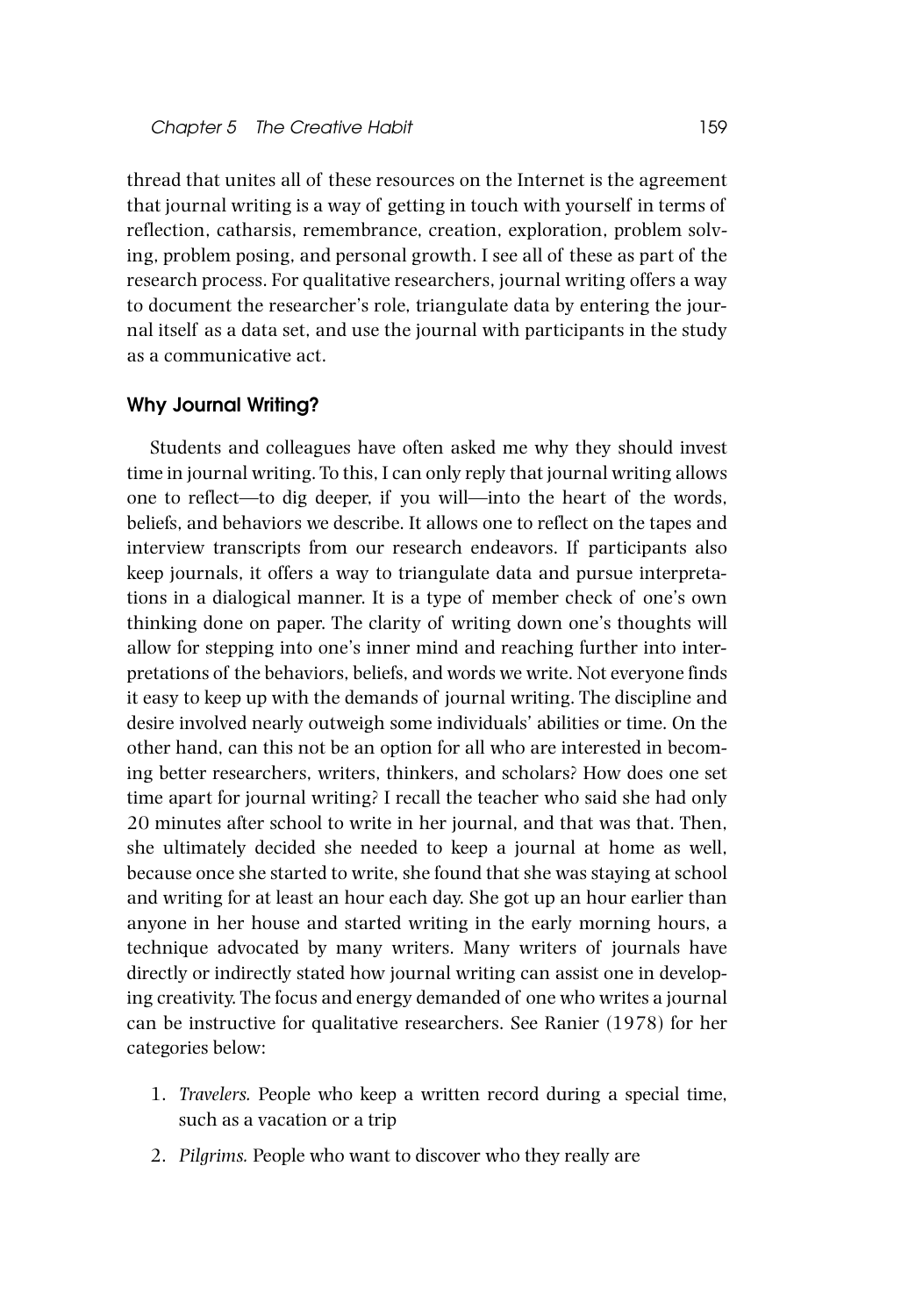- 3. *Creators.* People who write to sketch out ideas and inventionsin art or science
- 4. *Apologists.* People who write to justify something they have done and plead their case before all who read the journal
- 5. *Confessors.* People who conduct ritual unburdenings with the promise of secrecy or anonymity
- 6. *Prisoners.* People who must live their lives in prisons or who may be invalids, and as a result, must live their lives through keeping a journal

Of course, any writer might be a combination of any of these categories, but this might be useful as a tool to understand different approaches to keeping a journal. Progoff (1992) gives numerous examples of individuals who fall into these categories to illustrate the importance of keeping a journal. In fact, he got interested in writing his book because he himself has kept a journal for more than 30 years. I share that interest with him.

Rainer's (1978) book, *The New Diary,* contains superb examples of journal writing. I agree with her use of the terms *journal* and *diary* interchangeably. She describes seven techniques for journal writing, some very similar to Progoff's techniques. Her list is one that qualitative researchers may recognize as being used regularly in the arts and humanities.

## **Rainer's Seven Techniques**

- 1. *Lists.* This technique allows for a person to write lists of activities, such as things to do, things that upset a person, things that are problematic, and so forth. It allows a writer to capture the pace of his or her activities and can be a good beginning for a journal writer who may go back and fill in the story in narrative form regarding all of the entries on the list.
- 2. *Portraits.* This allows the writer to describe a person or any number of people. The portrait is never really finished for the qualitative researcher. It evolves and takes on a life of its own throughout the project, and the writer may add to and subtract from it as the work takes shape.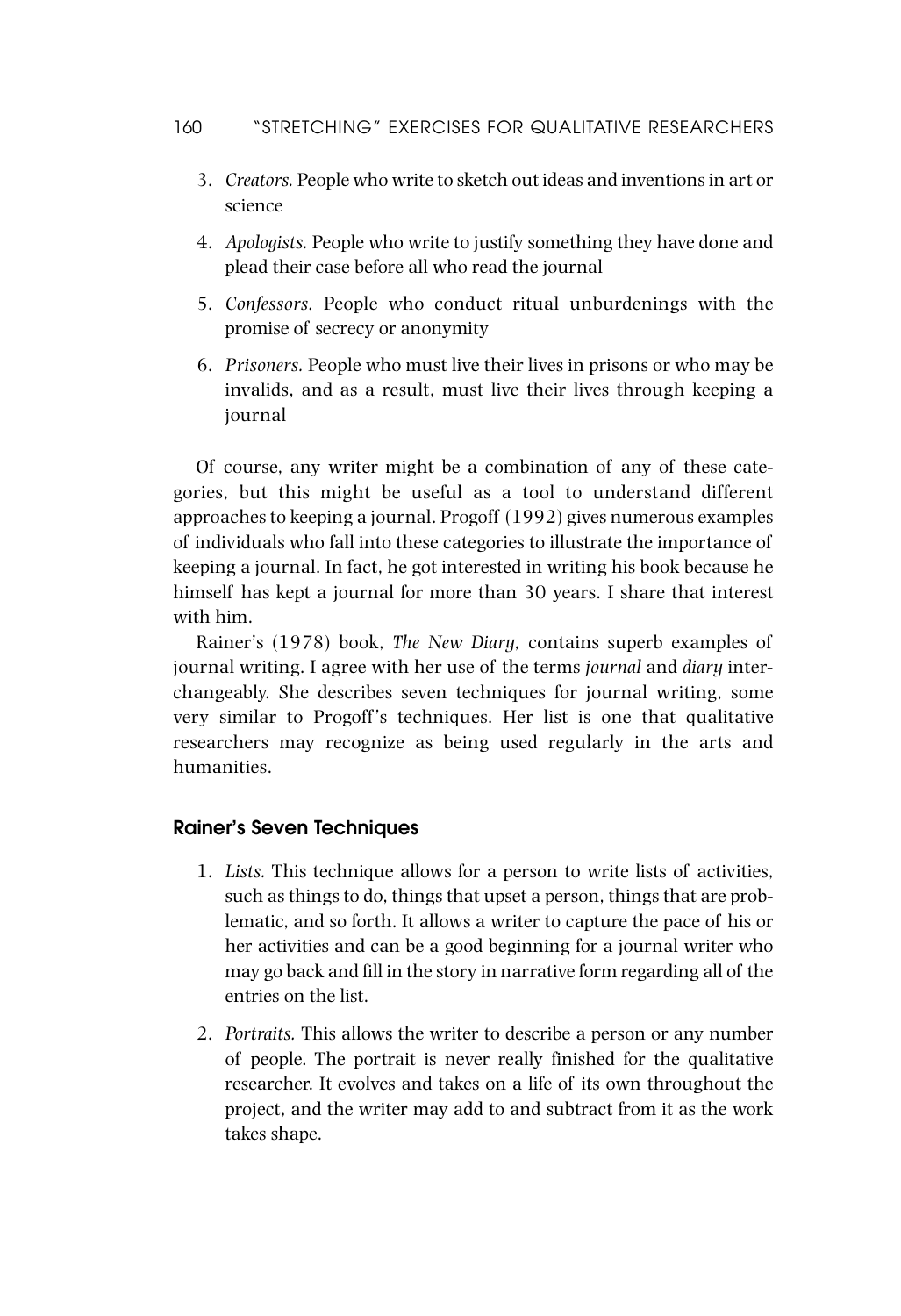- 3. *Maps of consciousness.* This technique is borrowed from the arts, and it involves actually drawing a map of what one is thinking. Rainer advocates using stick figures, lines, or shapeless blobs. It is a way to free up one's thoughts and put them to paper in another format.
- 4. *Guided imagery.* This technique is borrowed from the field of psychology, which advises that daydreaming images allow for an individual to start writing about any given topic.
- 5. *Altered point of view.* In this technique, the writer takes a different perspective on any given activity. For the qualitative researcher, for example, one might write about something in an observation or interview from another person's viewpoint, not the researcher's viewpoint. Many beginning researchers find it hard to write in the first person, and they talk about their projects in a third-person voice. It is a way of looking at something from the outside. For Rainer, looking from the outside might aid in getting to the inside of a topic.
- 6. *Unsent letters.* Obviously, this is about writing a letter to someone without any intention of showing it to that person. In a research situation, the researcher may write to one of the participants in the study, for example.
- 7. *Dialogues.* This is the technique Progoff suggests, and many writers use this effectively.

As I finish this section, the major ideas I want to punctuate have to do with journal writing as a technique used in the arts that resonates with the qualitative researcher. Writing down what we think and feel helps in the journey to improve our research practice, for example. Some of the personal examples used in the body of this text may serve to illustrate the individual writer's thinking processes and the willingness to analyze, rethink, and go deeper into a critical stance about one's life and work. Progoff calls this the scope of personal renewal. Others call it reflection. Still others, myself included, see journal writing as a tangible way to evaluate our experiences, improve and clarify our thinking, and become better writers and scholars. The researcher reflective journal, used while conducting qualitative research projects, helps the researcher with the following: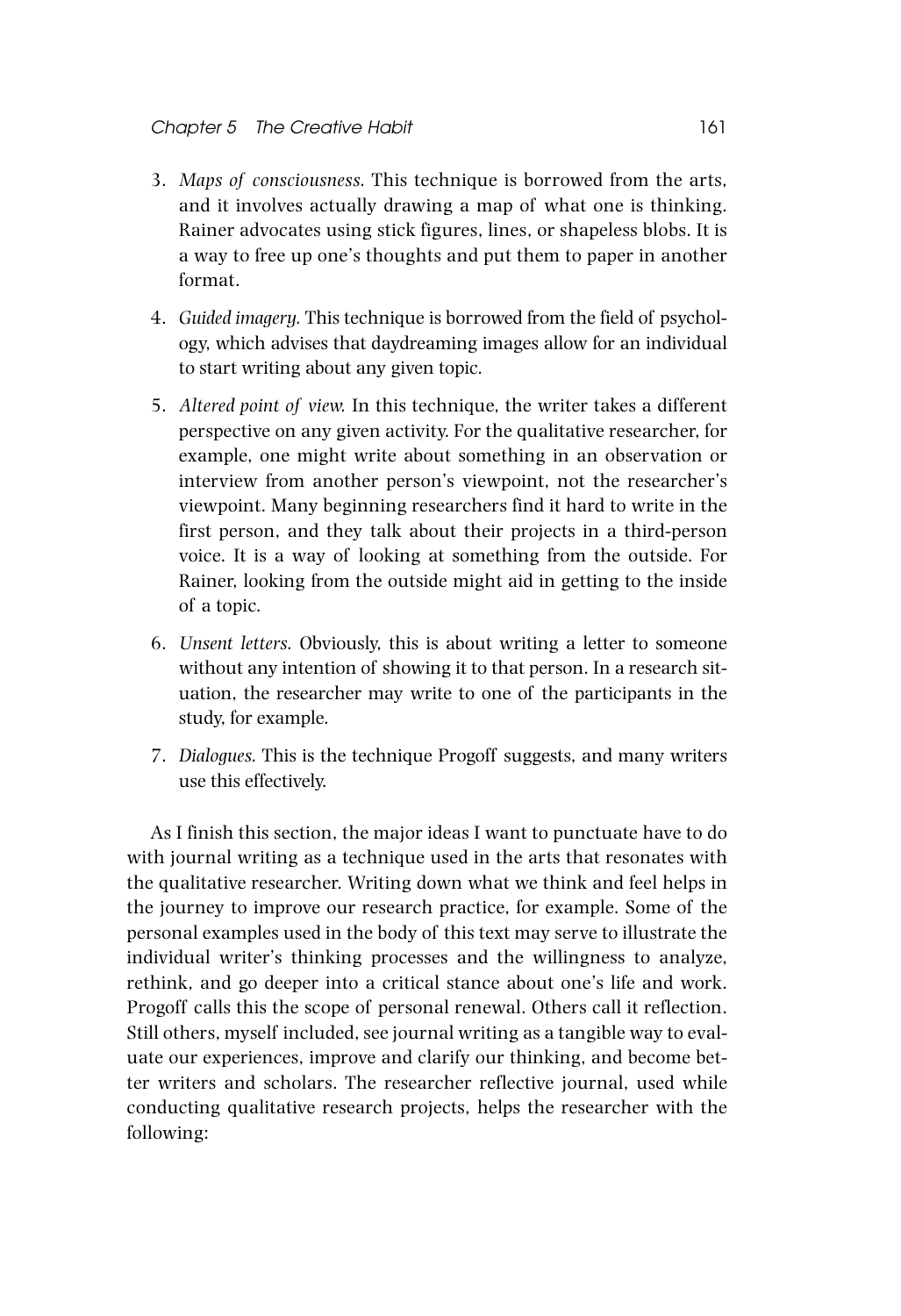- 1. Helps to focus the study
- 2. Helps set the groundwork for analysis and interpretation
- 3. Serves as a tool for revisiting notes and transcripts
- 4. Serves as a tool to awaken the imagination
- 5. Helps to keep the written record of thoughts, feelings, and facts

We are talking about examining our own thoughts, beliefs, and behaviors. Many will say that helps only the writer. Still, if that were the only outcome of writing a journal, I would say that this continuing self-reflection is a first, vital step in modeling this for our students. Journal writing is a powerful research technique for the researcher and the participants in a given study. The definitions of the roles of the researcher and participants in a study are clarified through the reflection and the writing process involved in journal writing. Because the researcher is the research instrument, keeping a journal is a check and balance during the entire course of a qualitative research project. Likewise, keeping a journal during the course of a research project is a way to practice interdisciplinary triangulation. In order to get students to begin this project, I suggest the following exercise.

## **An Activity to Enrich Your Researcher Reflective Journal**

Think about the points listed here before you begin this activity.

- Examining the familiar
- Observing the details
- Exploring positions
- Investigating issues
- Revealing current thoughts
- Reflecting your own direction
- 1. Write one sentence that indicates something you already know about journal writing.
- 2. Write one sentence that indicates what you would like to know about journal writing.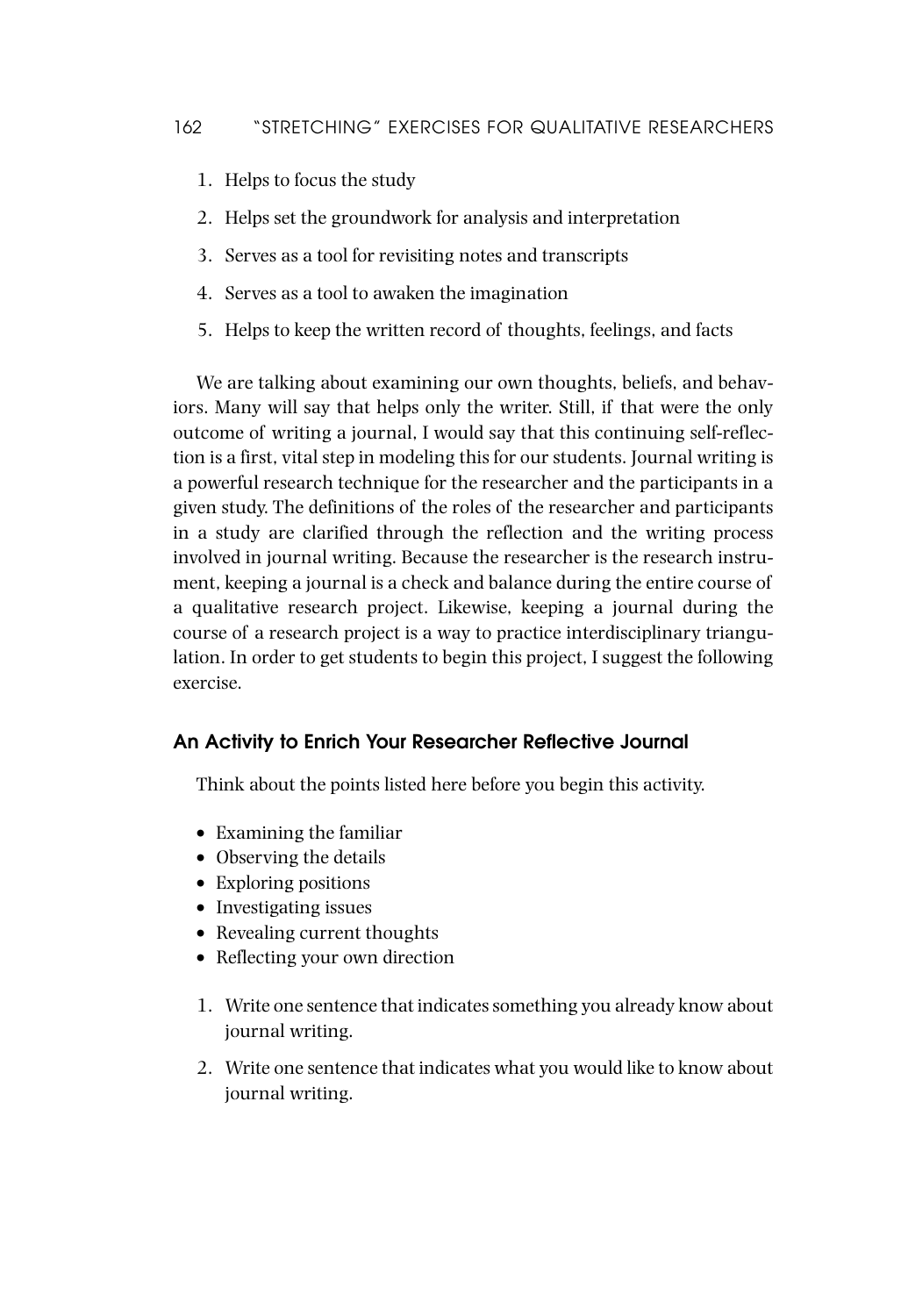This gets things started.

Next, we have volunteers read to the class their first sentence and then their second sentence. Then, we begin a journal writing exercise.

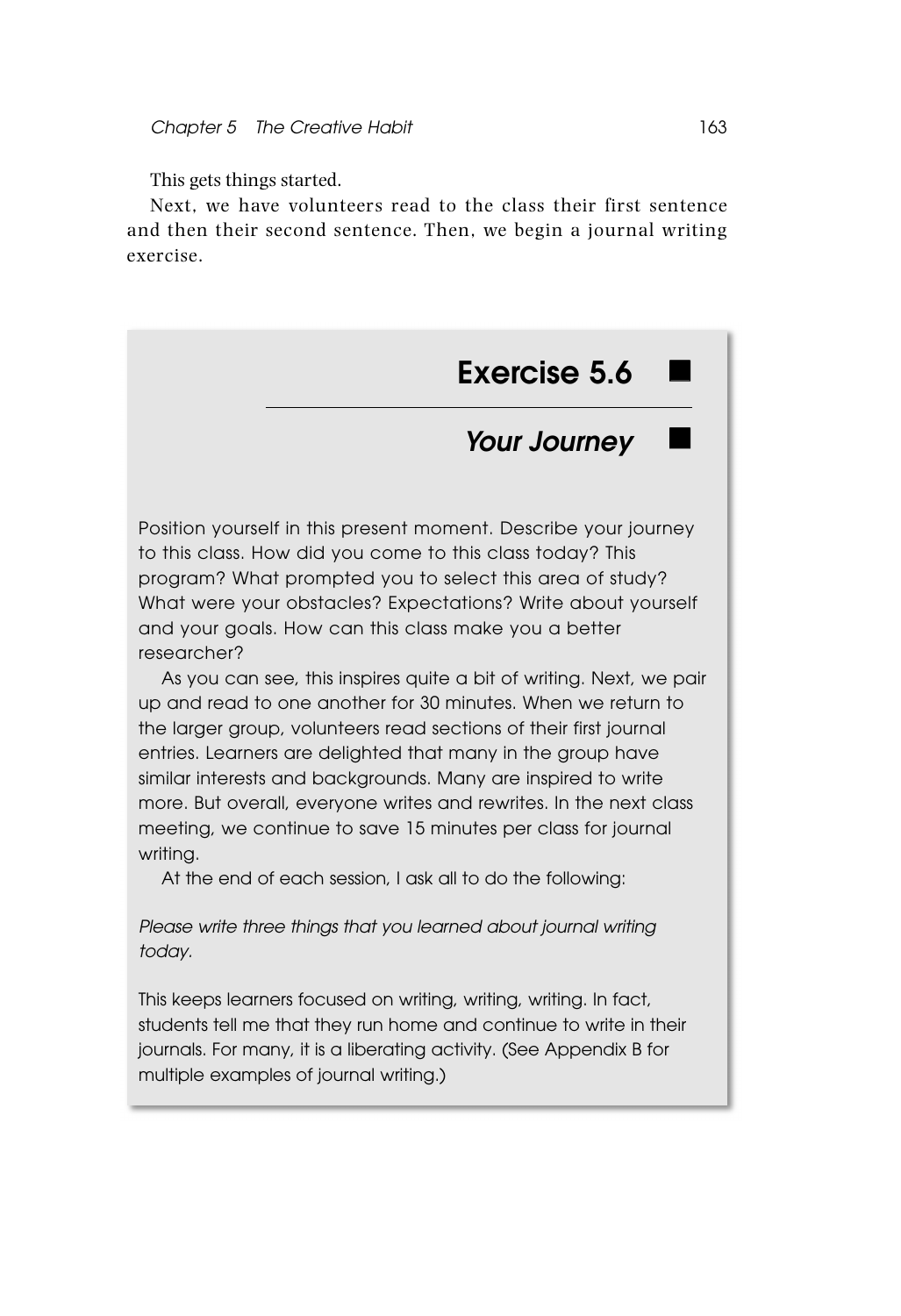## - **Future Directions**

In speculating on the future of this useful technique of journal writing, I think that researchers in training may benefit from the practice of journal writing as a qualitative research technique for the following reasons:

- 1. Journal writing allows the writer to be more reflective.
- 2. Journal writing offers the writer an opportunity to write without interruption and to be totally focused on the point at hand.
- 3. Journal writing is a technique well used in the arts and humanities that may offer social science researchers an opportunity to cross borders, so to speak.
- 4. Journal writing allows for deepening knowledge.
- 5. Journal writing allows participants in a research project an active voice.
- 6. Journal writing may allow researchers and participants the opportunity to write cooperatively and interactively as needed.
- 7. Journal writing provides an additional data set to outline, describe, and explain the exact role of the researcher in any given project.

In concluding this section, I recall these words for thought:

There was so much to write. He had seen the world change; not just the events; although he had seen many of them and watched the people, but he had seen the subtler change and he could remember how the people were at different times. He had been in it and he had watched it and it was his duty to write of it.

*—Ernest Hemingway*

The Snows of Kilimanjaro *(1995)*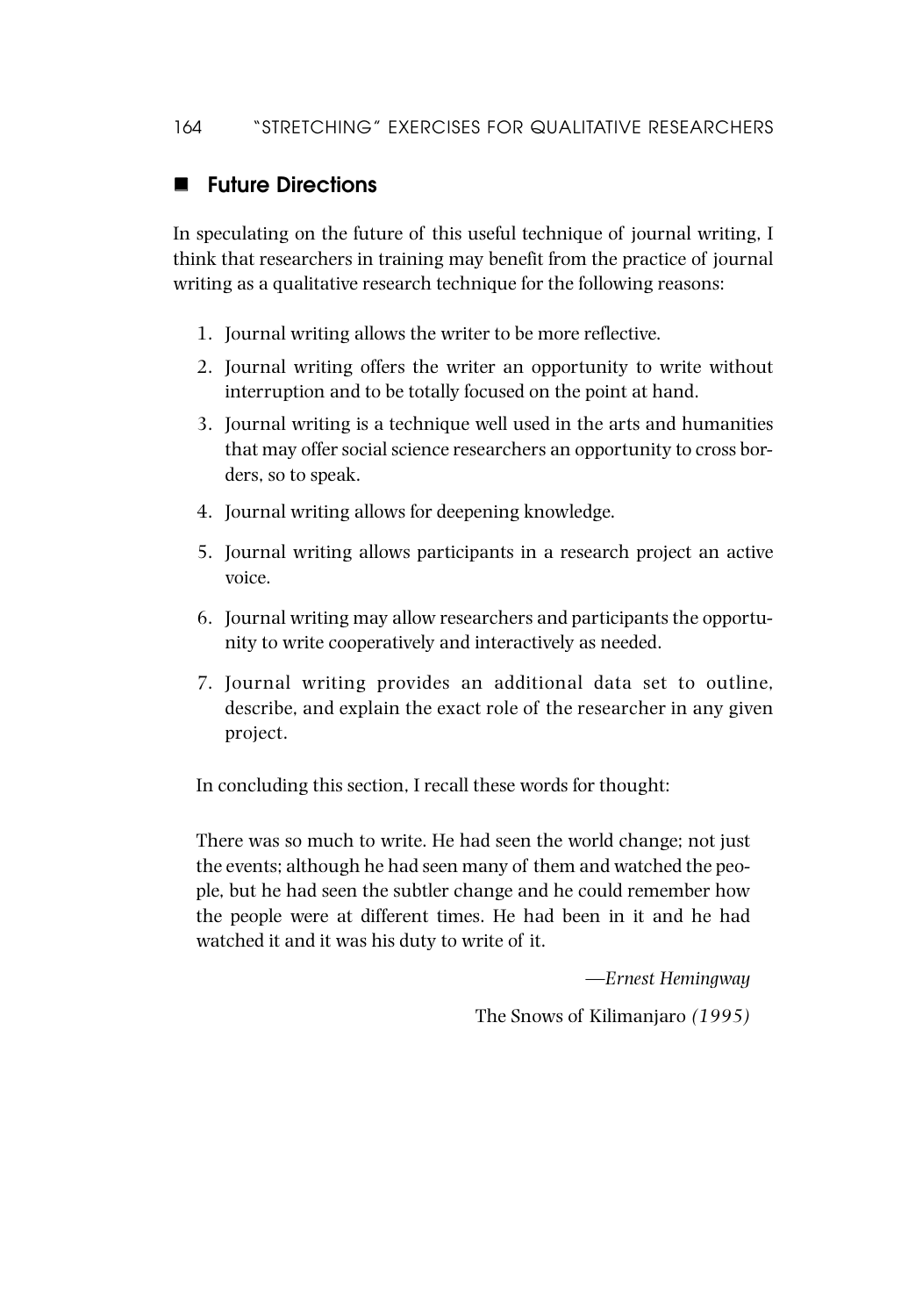

Focus on a dialogue about significant projects or work that take up a great deal of your energy. Which projects succeeded? Which failed? What have you discovered about yourself as a result of these projects?

*(Continued)*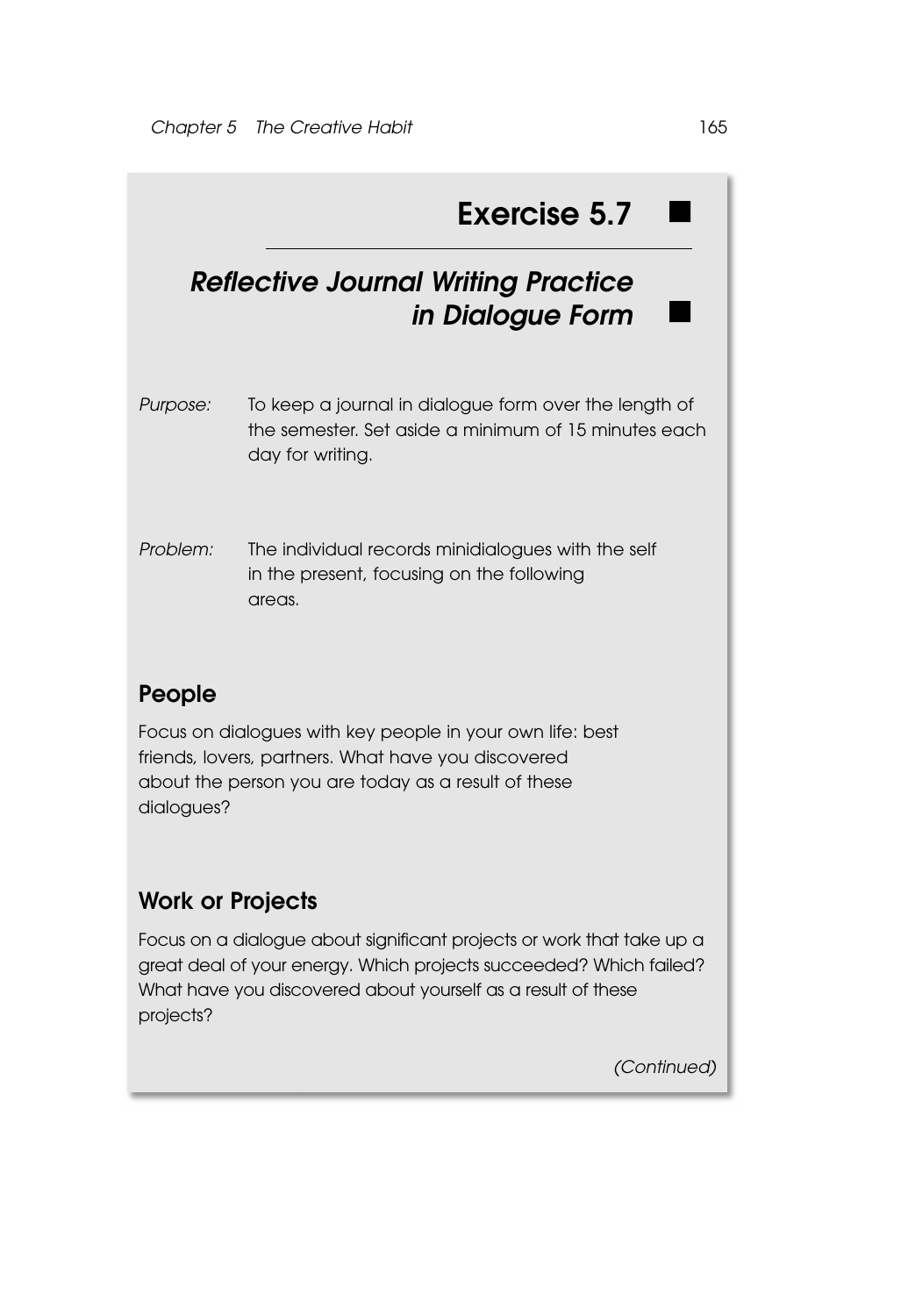(Continued)

## **The Body**

Focus on your view of your own body. How have you cared for it? How do you treat it today? Are there moments in your life history where you mistreated your body? What have you discovered about yourself as a result of awareness of your body?

## **Society**

Focus on your relationship to social groups. Of which groups are you a member? How do you describe your own ethnic and racial identity? Are you aware of your political beliefs? Are you reconsidering how you relate to groups? What have you discovered about yourself as a result of awareness of your relationship to society?

# **Major Life Event(s)**

Focus on one or more life events that have had a profound effect on the person you are today. What have you discovered from reflecting on this?

For many learners, keeping a journal is a new experience, and by reading about journal writing and doing it as an activity, learners begin to reflect more deeply on their roles as researchers and as human beings. The journal is kept throughout the class to show evidence of one's progress on the journey of developing as a qualitative researcher. It is an opportunity to think in a new way. In addition to keeping a journal, the student is asked to include some poetry indicative of or using one of the techniques practiced in class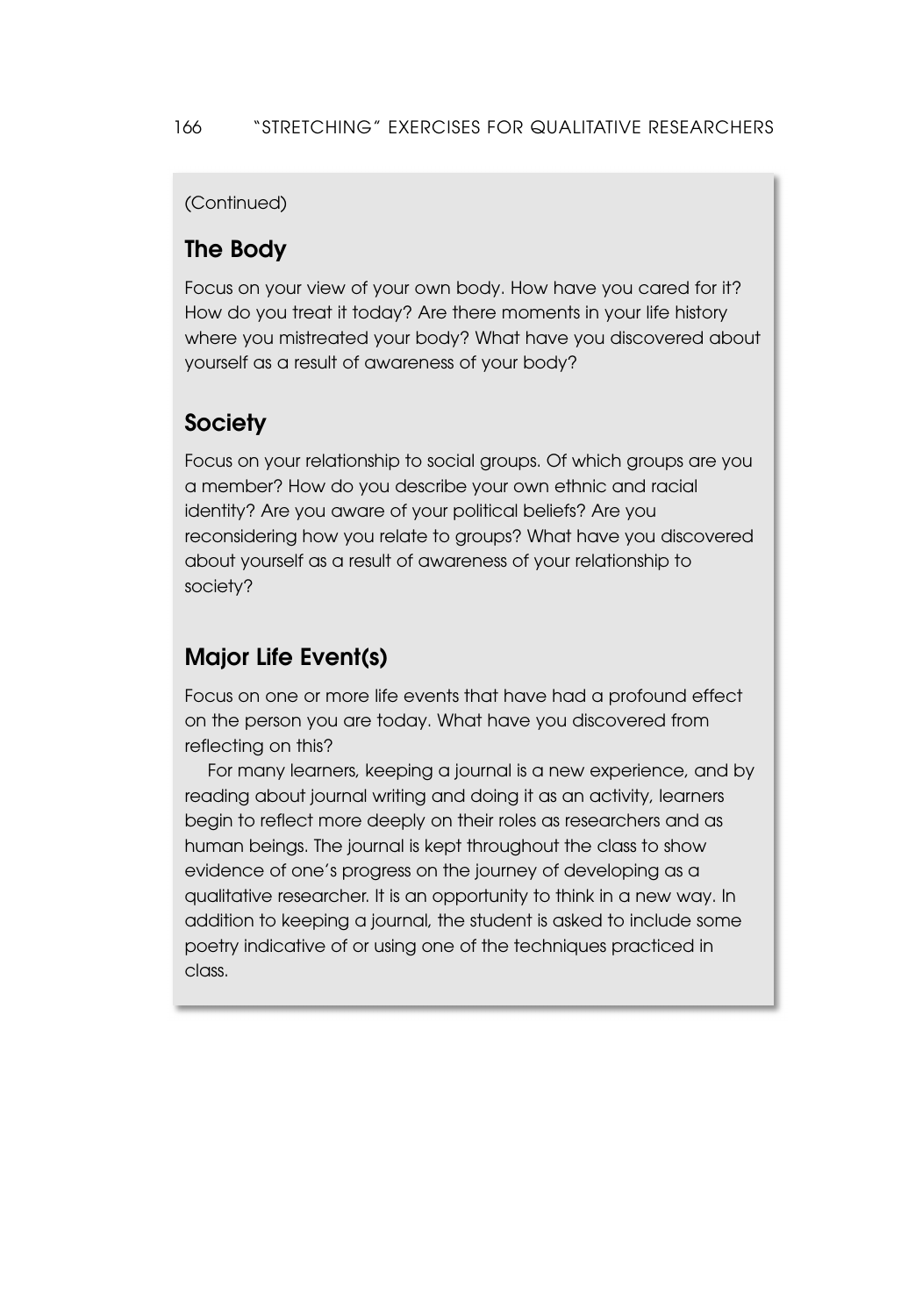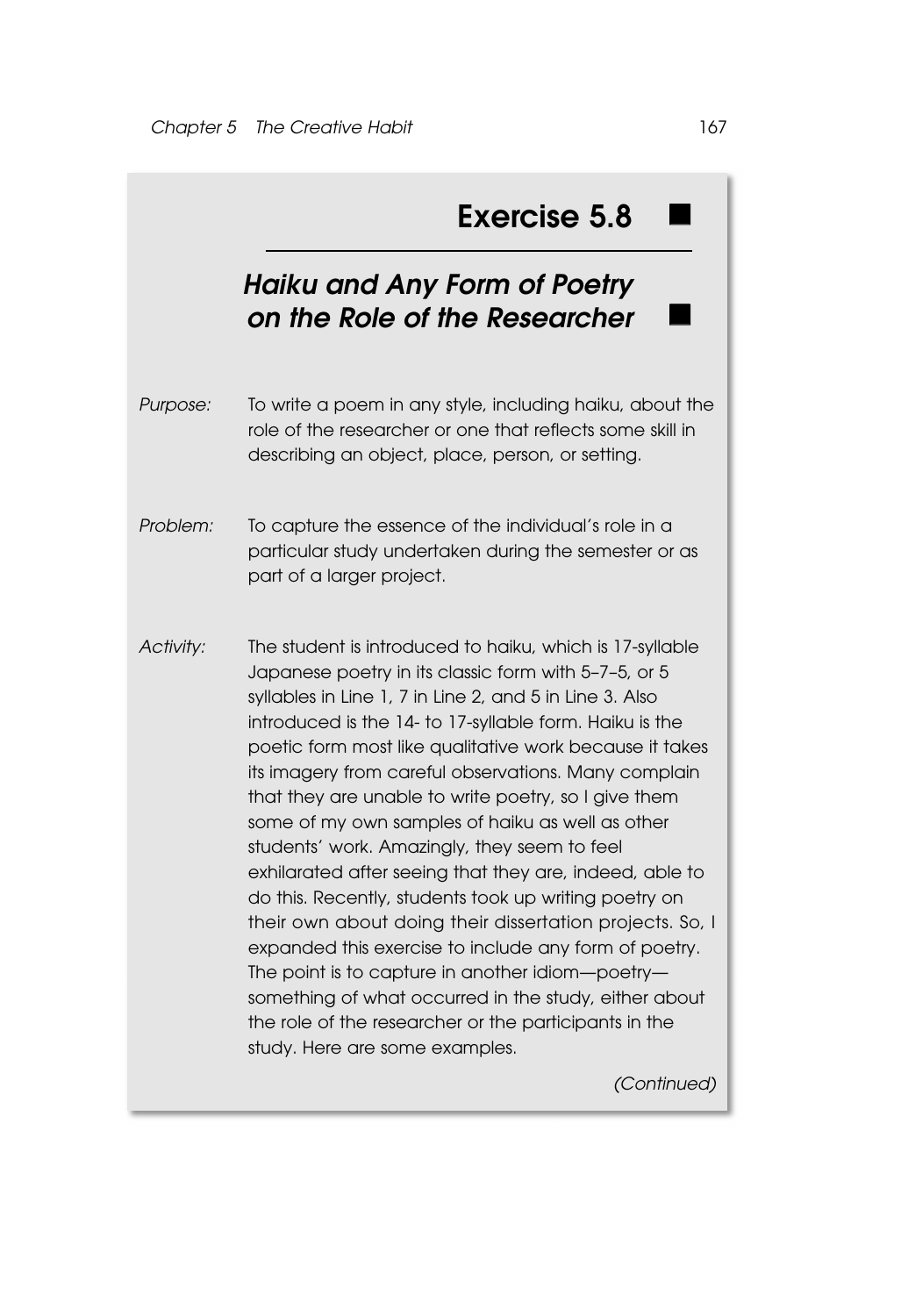(Continued)

## **Poems Written While Experiencing the Writing of the Dissertation**

By Ruth Slotnick (2010), doctoral candidate in higher education

## **Uncovering**

Draped in nuances where lines blur suddenly become clear revealed in utterances where truth arises the themes emerge and transformation ensues A balance is restored life deepens; enriches as possibilities unfold This is a process no number can reveal what shadows conceal stirred out of dormancy waiting to be told This is our passion Our destiny

**When Analysis Eludes (on Writing the Dissertation)**

Foggy place Burry space Clarity desired Tired and mired

Not a number Nuances asunder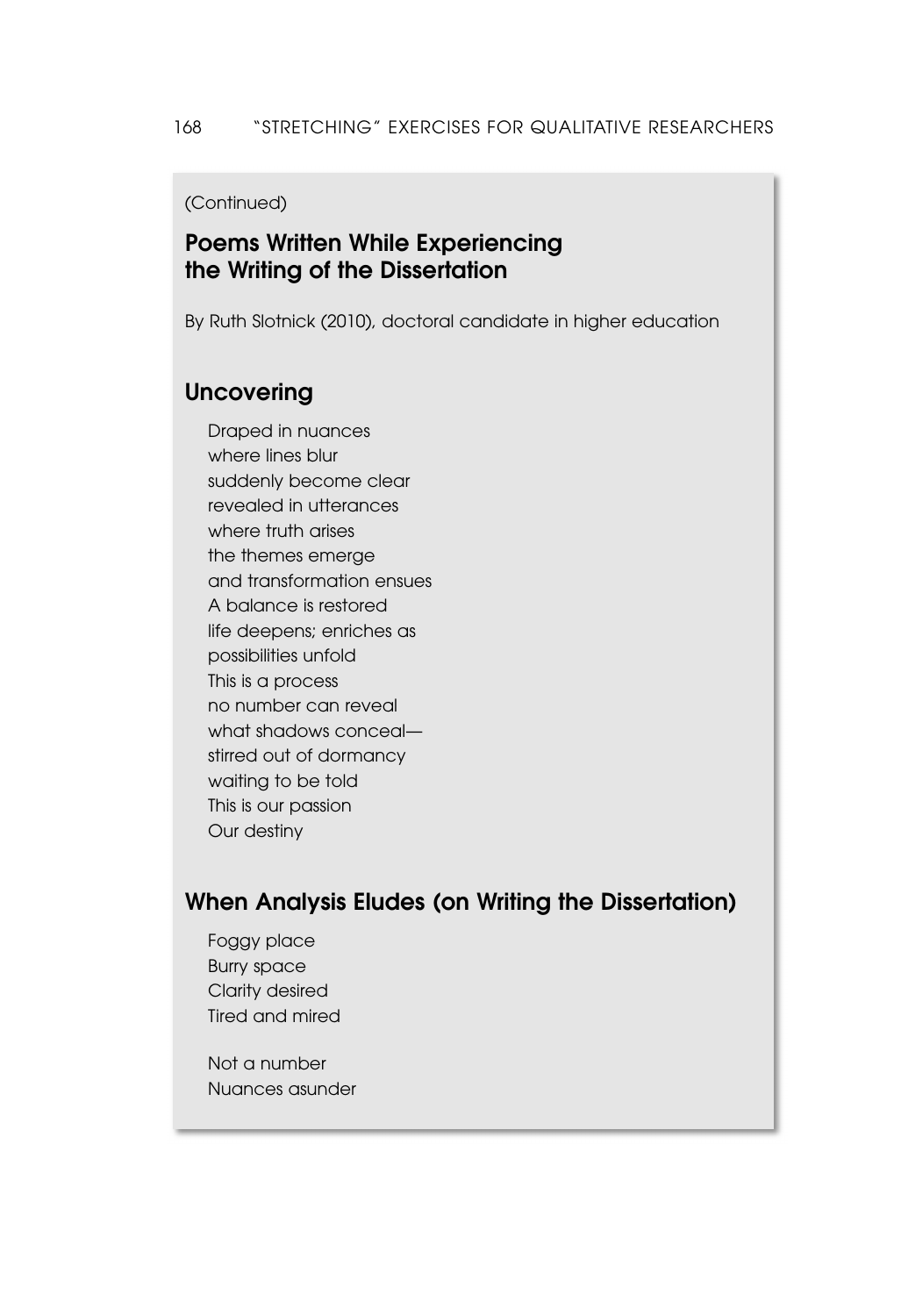Unable to unscramble Barbs and bramble

Unpuzzled daily Though today, not gaily Start over, retract Intuition out of whack

Emerge, emerge!! Frustration, purge Constructing lines Weave symbol and sign

## **Analysis Breakthrough**

Rummaging Repeatedly Revisiting Rhythms Revising **Realities** Reasoning Representations Reframing **Results** 

By Pat Williams-Boyd, Professor, Eastern Michigan University

## **This Woman**

A woman of many seasons sits on a corroded metal lawn-chair

as a sentinel protecting her wealth.

Her head is covered with a frayed babushka, tied securely under her chins, refuting the

*(Continued)*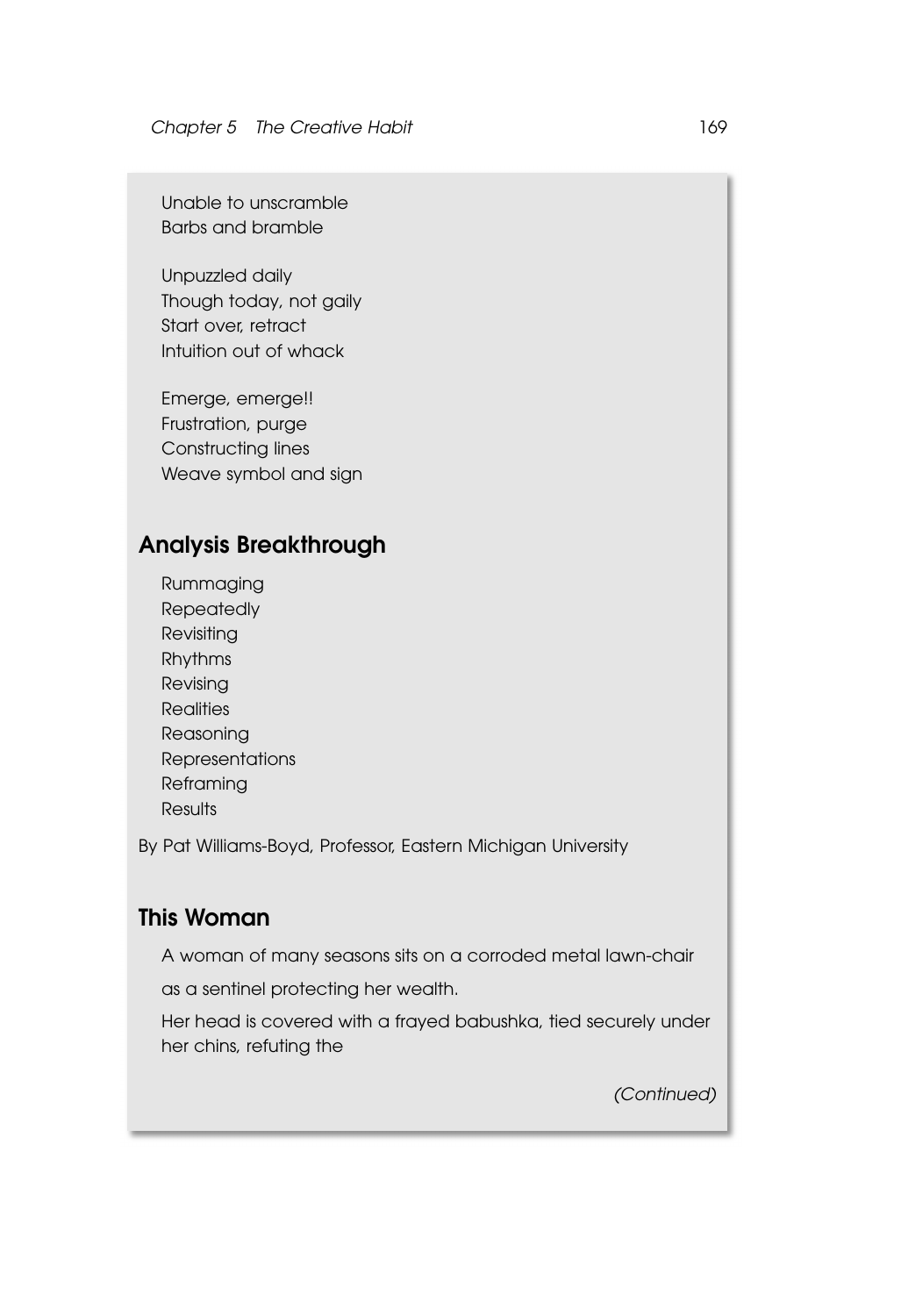(Continued)

windless 90-degree California sun.

Her unmatched men's shoes are tied on with black laces, and

her stockings are rolled down to her ankles.

Her simple blue and white cotton wash dress sparkles in the

reflection of the piercing brown eyes, which

study everything yet nothing from behind a weather-beaten face.

Her hands, gnarled yet powerful, rest calmly in her bountiful lap.

A tabby cat sits on her shoulder as if an epaulet

adorning her brown, mended, long-sleeved sweater.

I have watched her unnoticed from a distance for some time.

She has neither moved nor altered her gaze

from the red brick house, which sits brazenly across the street.

Where her yard is blanketed by sand and debris,

her neighbor's is lushly green, splashed with

rosebushes and October pumpkin designs.

But, I sense her vision is not of this world

separated by so random a stretch of asphalt

but of a world in which she was part of the earth.

Her eyes are of a distant time, and she sees neither me, nor her dreams

I am not here.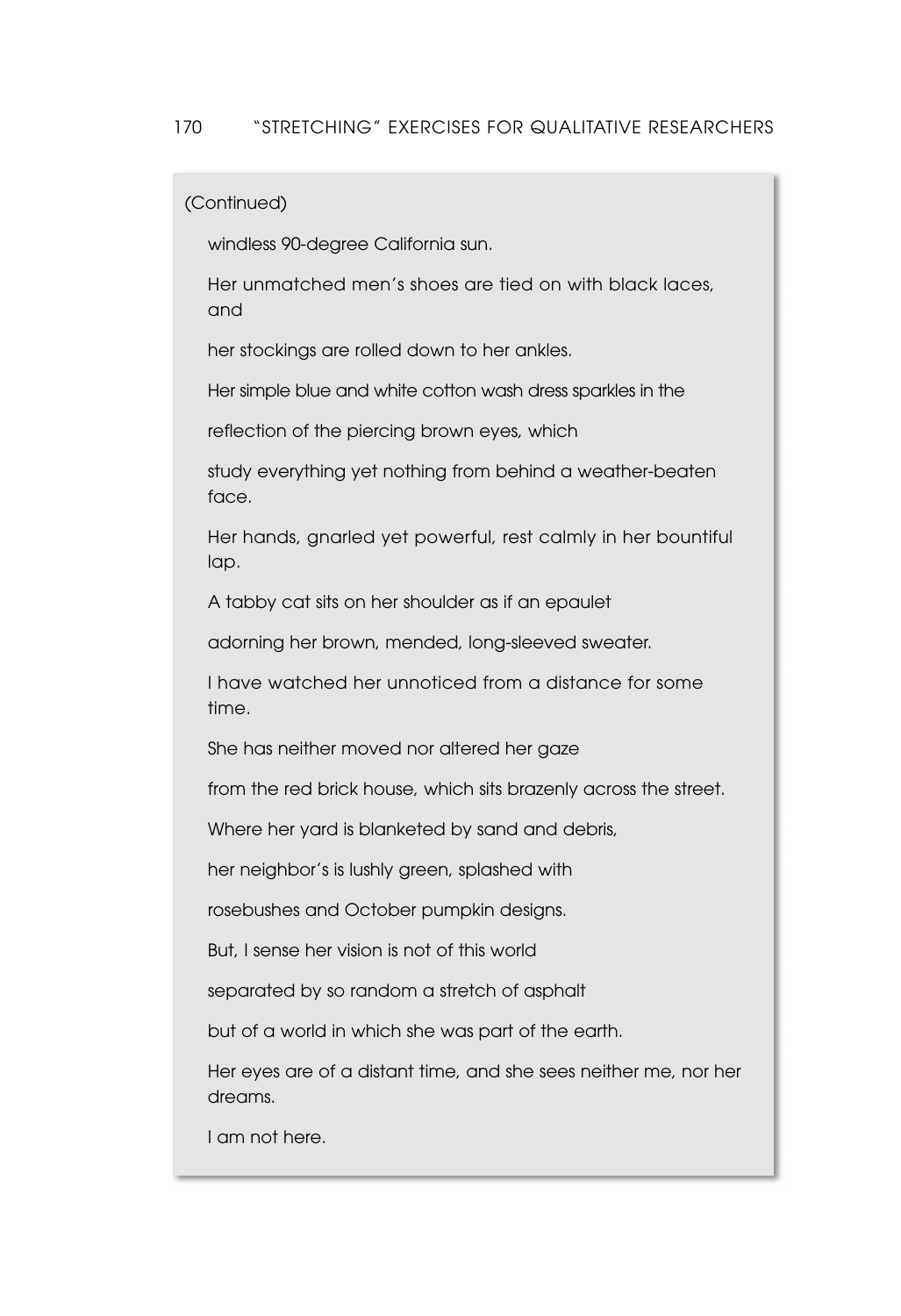|           | <b>Exercise 5.9</b>                                                                                                                                                                                                                                                                                                                                                                                                                                                                                                                                                                                                                                                                                                                                      |
|-----------|----------------------------------------------------------------------------------------------------------------------------------------------------------------------------------------------------------------------------------------------------------------------------------------------------------------------------------------------------------------------------------------------------------------------------------------------------------------------------------------------------------------------------------------------------------------------------------------------------------------------------------------------------------------------------------------------------------------------------------------------------------|
|           | <b>Framed Photograph and</b><br><b>Narrative Writing Exercise</b>                                                                                                                                                                                                                                                                                                                                                                                                                                                                                                                                                                                                                                                                                        |
| Purpose:  | These two exercises combine description and narrative<br>writing. Describe a framed photograph of a familiar<br>person. Then, pair up with someone and exchange<br>photographs, and each of you describes the other<br>person's selected framed photograph. Then, write<br>about your partner's photo as though you were a<br>reporter telling that person's story.                                                                                                                                                                                                                                                                                                                                                                                      |
| Problem:  | 1. Individuals think about and use time to describe the<br>framed photograph they themselves bring to class.<br>2. Next, they pair off and exchange their own framed<br>photographs with their partners. After receiving the<br>partner's photograph, each describes the partner's<br>photograph.<br>3. Partners stop to share and discuss their<br>descriptions. Each group of two has two<br>descriptions to review and find differences and<br>similarities. This is designed to prepare learners for<br>analysis of data exercises later.<br>4. Next, everyone stops to write about this as if they<br>were reporters trying to tell a person's story. This<br>writing entry is of course to be considered for the<br>researcher reflective journal. |
| Time:     | At least 15 minutes for each of the two descriptions. At<br>least an additional 15 minutes for discussion. At least<br>30 minutes for writing and rewriting.                                                                                                                                                                                                                                                                                                                                                                                                                                                                                                                                                                                             |
| Activity: | This activity serves to sharpen awareness of the role of<br>the researcher by working with a familiar artifact, a<br>(Continued)                                                                                                                                                                                                                                                                                                                                                                                                                                                                                                                                                                                                                         |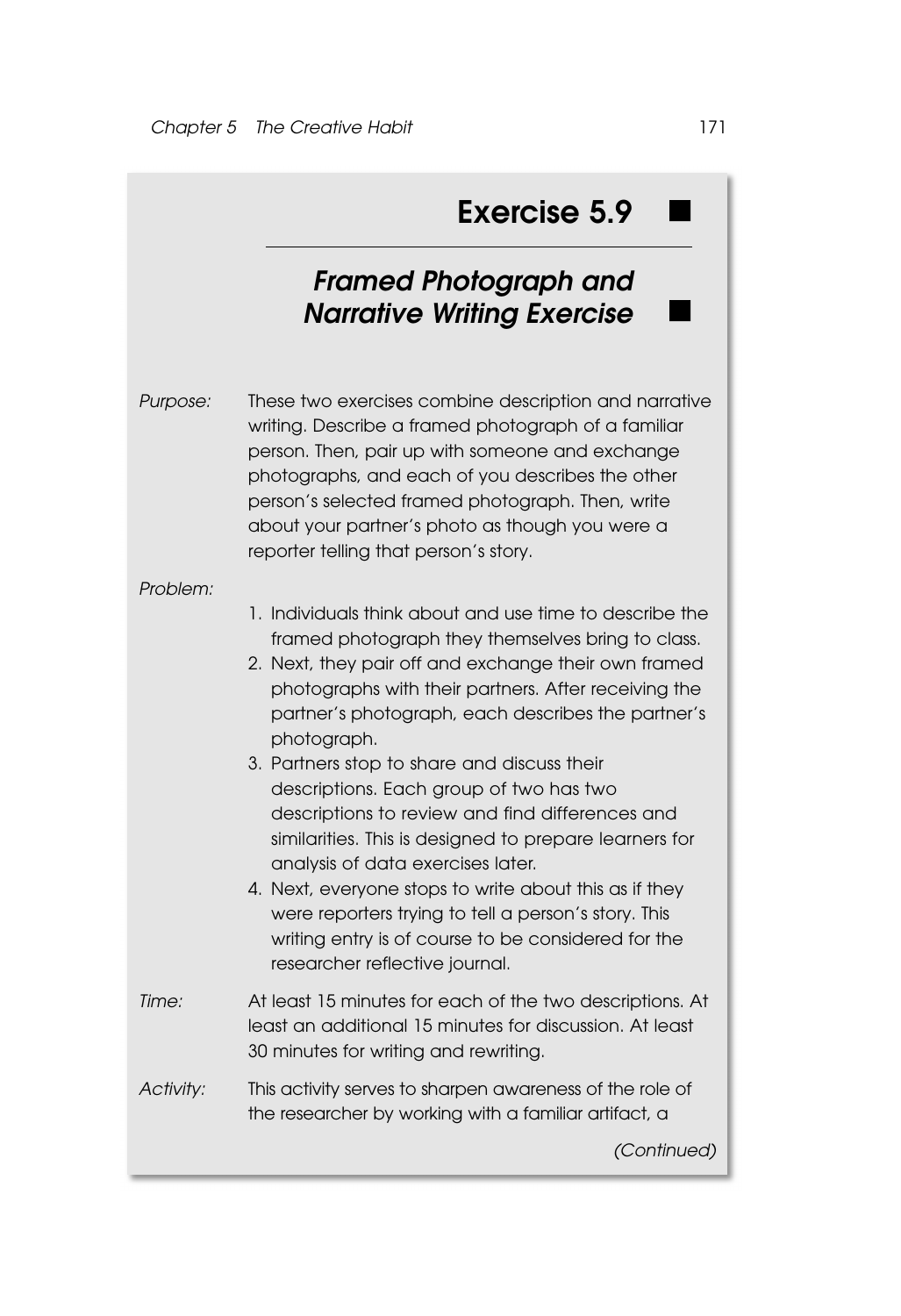#### (Continued)

framed photograph of someone dear to the learner. At the same time, it extends and reviews observation expertise by moving to the description of an unfamiliar photograph. By pairing off, learners have the opportunity to practice communicating with another researcher about something in common, which is how to approach both descriptions and how to compare and contrast descriptions, thus establishing a collaborative habit. This is a precursor to the next round of exercises, which include practice in interviewing individuals and analyzing interview data. In addition, the writing exercise continues the habit of writing and, beyond that, writing for the researcher reflective journal.

Although, strictly speaking, this exercise forces the individual to observe and could fit in the observation cycle, this activity allows for a transition to interviewing and analysis of data and focuses on discovery of the role of the researcher and writing in the reflective journal.

- *Discussion:* Following the exercise, individuals are asked as a group to respond to the following questions:
	- 1. How did you approach the first part of the activity? The second part?
	- 2. What differences did you find in your own thinking as you approached each description?
	- 3. What was the most challenging part of the exercise for you?
	- 4. Would you read a sample of your description?
	- 5. Could you write in your researcher reflective journals on this experience?
- *Rationale:* This exercise again is part of the practice of disciplined inquiry designed to make the researcher more reflective, establish and strengthen writing habits, and encourage collaboration. Reflection on the actual

*(Continued)*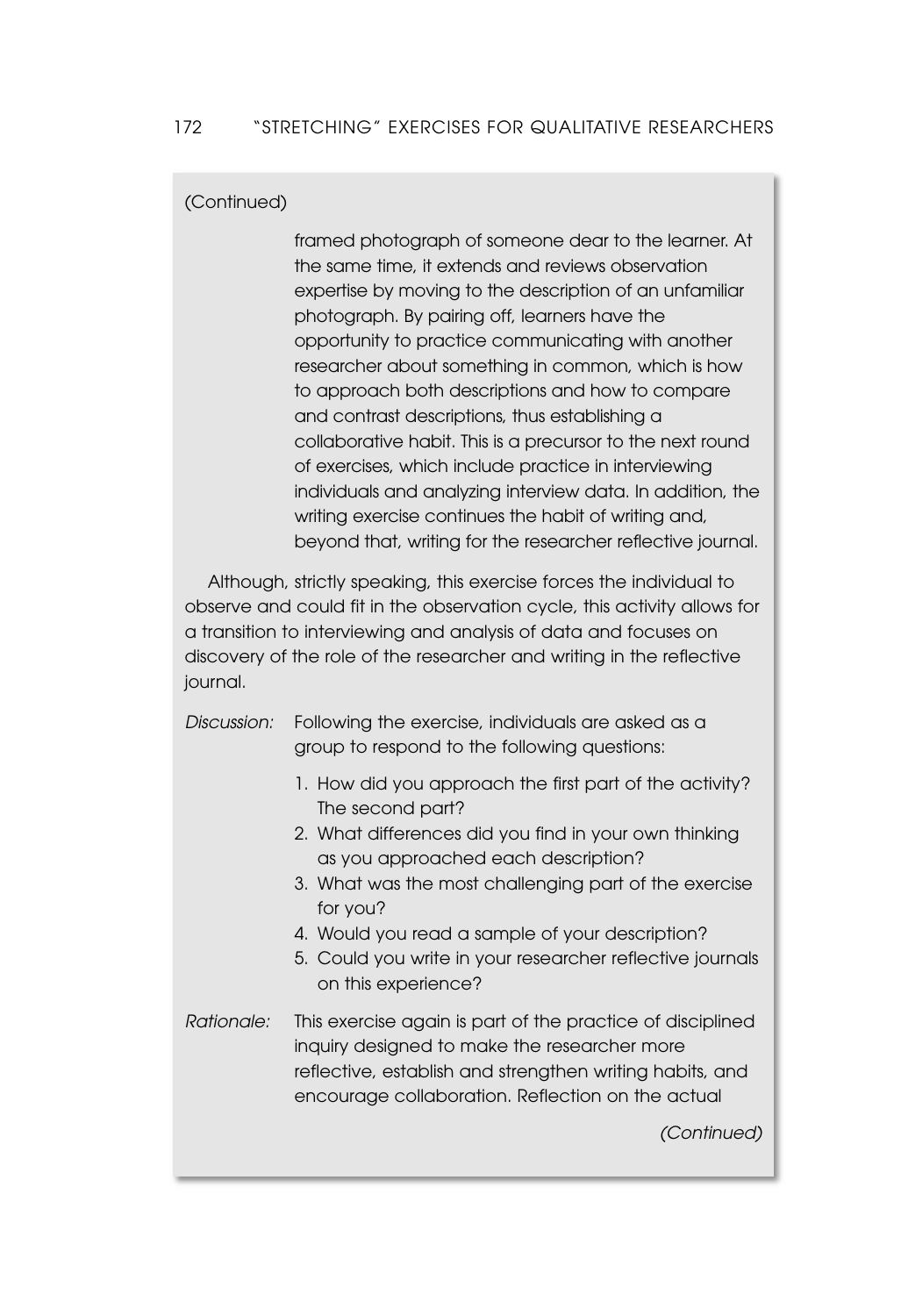mechanics of approaching the description of the photographs is the first part of the activity. In the second part, individuals are forced to reflect on their own roles as researchers. By discussing this with other people, members see similarities and differences as part of the scope of disciplined inquiry. The habit of writing in the researcher reflective journal and contributing to the portfolio is enhanced. Creativity is the underlying theme in all these exercises. Creativity is a habit that is practiced and learned.

#### -**Summary of Chapter 5: The Creative Habit**

Due to the fact that the researcher is the research instrument in a qualitative research project and that creativity and intuition are part of the role of the qualitative researcher, these exercises have been designed to sharpen one's creative habit and awareness of the role of the researcher. This can be traced to the 17th-century text, *The Mustard Seed Garden Manual of Painting,* which was part of a larger work, *The Tao of Painting,* by Lu Ch'ai*.* Nearly everything written by the Chinese master painters was aimed not just at the technique of painting but also at the painter's spiritual resources in order to express the spirit, or *chi,* the breath of Tao. The *chi* is looked upon as an underlying harmony. Likewise, in dance, the spirit of the dance must emerge as part of movement. These exercises are akin to the *chi* meaning of painting and the spirit of the dancer's movement. In order to stretch, the qualitative researcher must be able to articulate creativity and the role of the researcher as the underlying harmony or spirit of the study. The qualitative researcher is always dealing with lived experience and must be awake to and for that experience. By acknowledging and articulating the complexity of need for creativity, defining the role of the researcher, and keeping a reflective journal, we are now able to begin the next cycle of exercises in the next series, the analysis cycle.

#### -**Resources and Readings**

Berg, B. L. (1995). *Qualitative research methods for the social sciences* (2nd ed.). Boston: Allyn & Bacon.